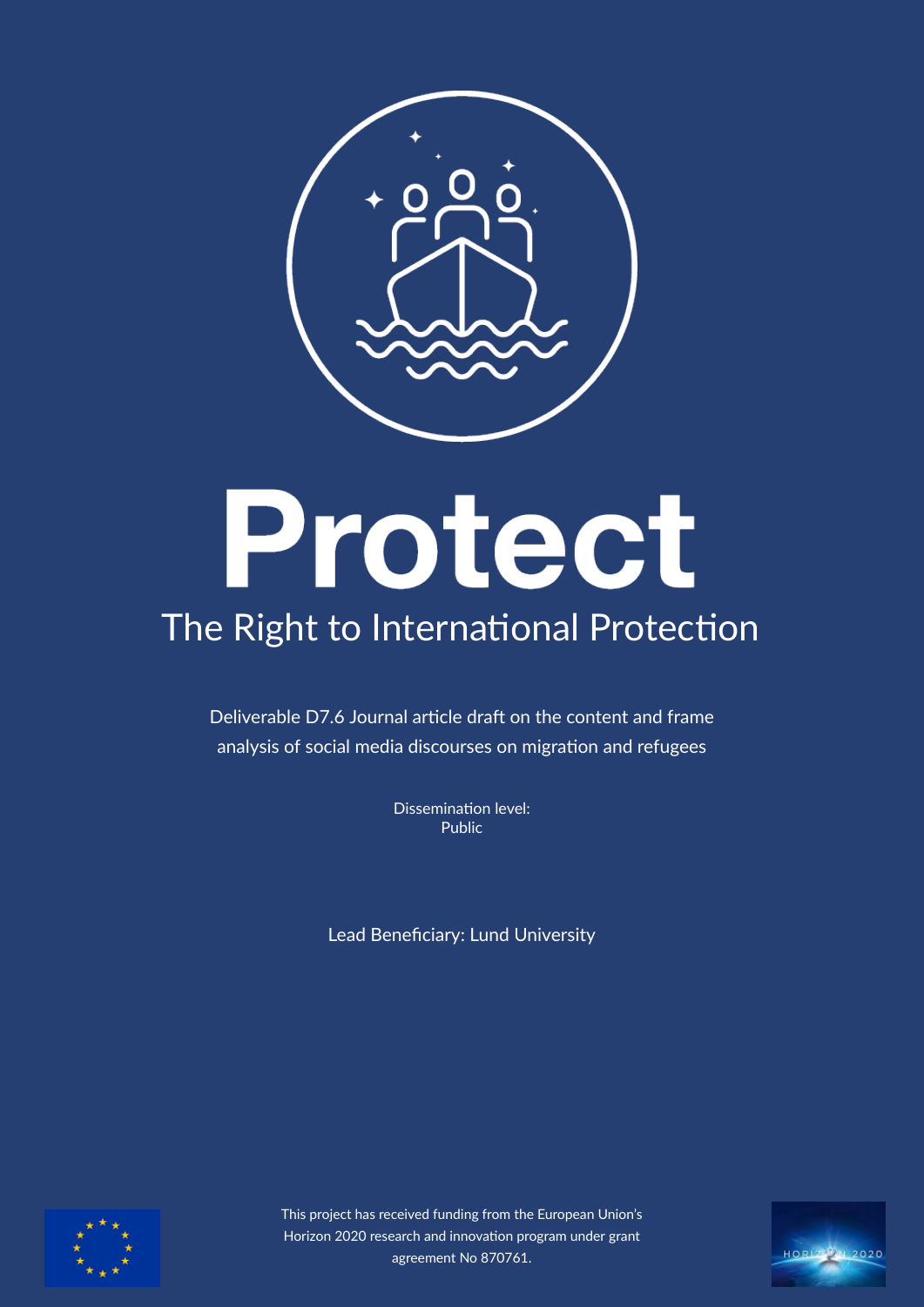

Published by the PROTECT Consortium.

Copyright © 2022 by Anamaria Dutceac-Segesten, Mike Farjam, the PROTECT Consortium.

All rights reserved.

#### PROTECT CONSORTIUM

The PROTECT Consortium publishes original research on international refugee protection. The Consortium is composed of:

University of Bergen, University of Catania, Ghent University, Giessen University, Ljubljana University, Lund University, Open University (London), Queen Mary University (London), University of Surrey, University of Stuttgart, Ryerson University (Toronto), University of Witwatersrand (Johannesburg),

To cite this publication:

Anamaria Dutceac Segesten and Mike Farjam (2022). A content and frame analysis of the social media discourse on refugees and migrants, in the context of the United Nations and the European Union, 2015-2019. PROTECT Deliverable no. D7.6. Bergen: PROTECT Consortium.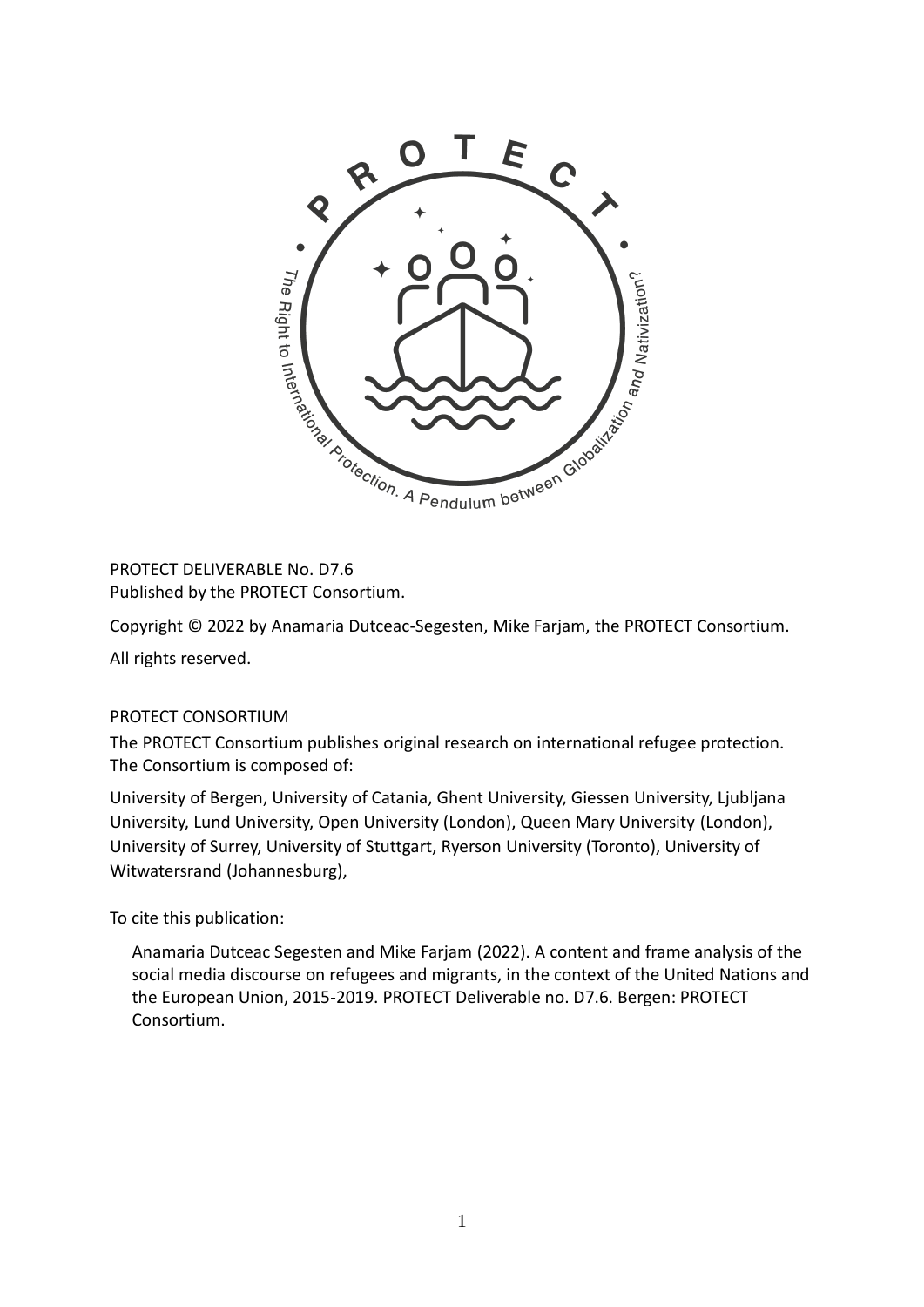# **A content and frame analysis of the social media discourse on refugees and migrants, in the context of the United Nations and the European Union, 2015-2019**

Anamaria Dutceac Segesten and Mike Farjam Lund University, European Studies, Centre for Languages and Literature

#### **Abstract**

In this paper, we perform a cross-platform, cross-language comparison of social media content from Twitter, Reddit and YouTube related to refugees and migrants in the context of two major players in international protection: the United Nations and the European Union. The data covers a period of five years (2015-2019) and is analyzed using a combination of computational methods (word2vec) and computer-assisted content analysis (keyword-in-context) for nine languages. The results show that the most dominant categories of the global cleavage system are the globalists and the nation-statists. The most dominant topics present across the language clusters are *Limiting and anti-migration*, *Global politics, Economy & job-market*, and *Humanitarian and compassionate attitudes* towards migration. While these trends apply to the entire dataset, there are notable differences among language clusters and among the social media platforms, which point out the need to take into account the specific contexts when analyzing the digital discourse on migration.

#### **1. Introduction**

The events known as the 'refugee crisis' in the Mediterranean (2015-16), as well as the political agenda of the US president Donald Trump (2016-2020) with its "build a wall" motto, brought to the forefront the issue of the protection of people forced to leave their homes. The United Nations and its agencies are the most important global players in ensuring the protection of these people on the move. In addition, the tiers of refugee and migrant protection extend downwards to the regional (in our case, European) level as well as to the level of the nation state. Beyond the legal provisions in place at these levels, however, the actual implementation of protective measures depends largely on the level of support given by citizens to governmental policies on the assistance of refugees and migrants. In the absence of popular support, the legal texts may retain only symbolic power; their implementation depends on the political will of the decision-makers. In turn, holders of public office and civil servants, as well as civil society actors need the support coming from regular citizens in order to act in accordance with (or even beyond) the letter of the law. This is one of the reasons why charting the public discourse on social media is important: it gives us an idea about the issues that drive the interest of social media users and the lenses through which these topics are seen and interpreted. This paper then asks:

*Which are the most prevalent frames and topics present in the content of social media posts that brought up the topic of refugees, asylum seekers or migrants over the course of four years (2015-19)?*

To answer this research question, we embark on a large-N comparative study of nine different language clusters, responding to the challenge identified by Lecheler, Matthes and Boomgaarden (2019) and as one of the most "pressing research lacunae for the international scholarship on media and migration": the lack of comparative research. We thereby map the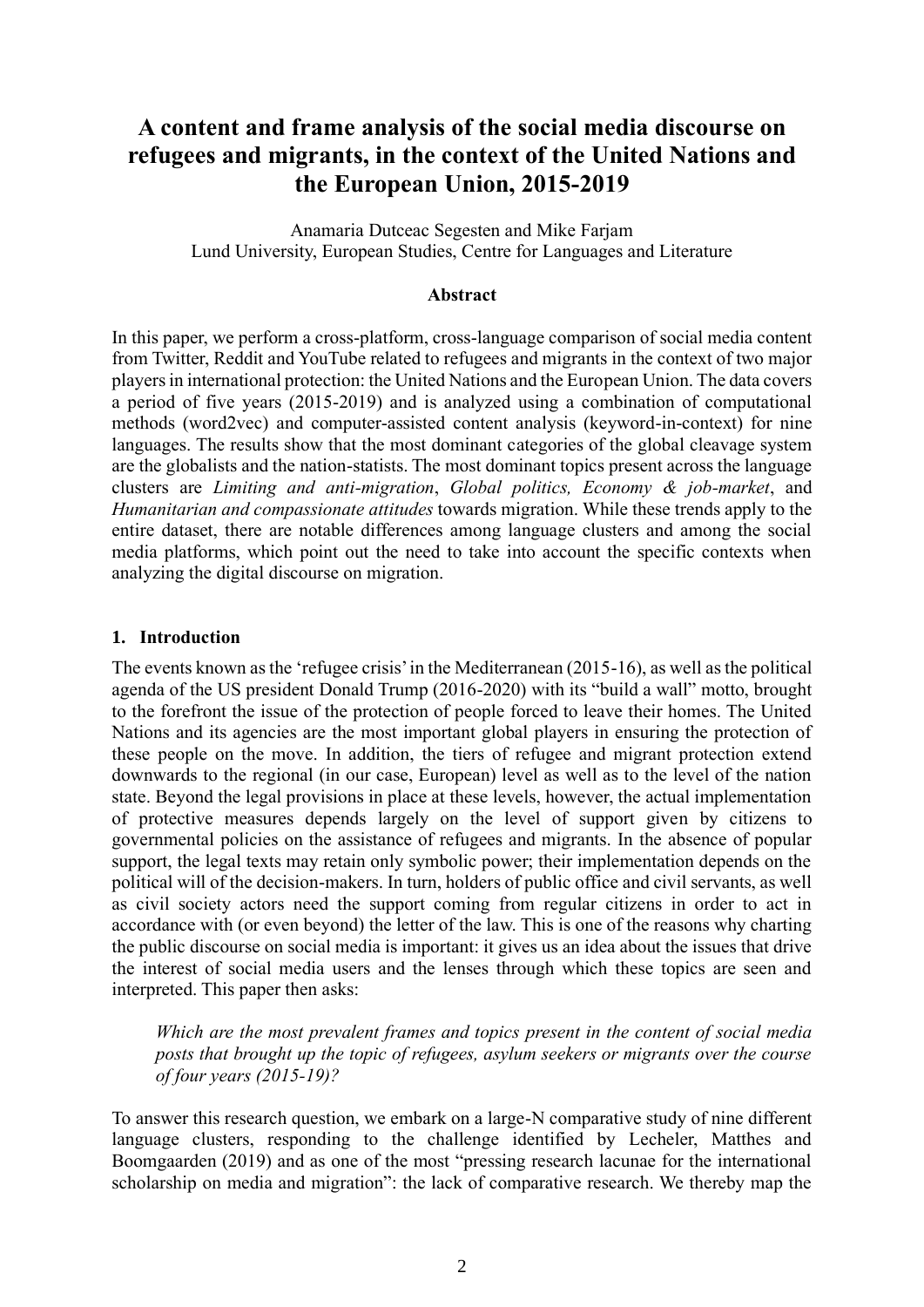supra-national landscape of discursive pressure that could facilitate or hinder the implementation of the initiatives such as the UN's Global Compact on Refugees and Migration or the EU's Common European Asylum System. Going beyond the language diversity, we introduce also a multiplatform comparison, across three social media with publicly accessible content: Twitter, Reddit and YouTube. Following Bode and Vraga (2018), we believe that crossplatform comparisons capture the broader context of a discourse, and allow for better generalization ability. Moreover, testing theories in a comparative manner increases the scientific value of the findings and allows for possible reconceptualizations.

#### **2. Related literature**

#### **2.1. Research on social media and migration**

There is, no doubt, a proliferation of research examining discourses on migration in media, of both the traditional and social kind. Part of the reason for the surge in research on this topic lies with the real-world context events such as the refugee crisis in Europe and the increased flux of Latin American migrants towards the United States. In equal measure, the prominence of migration in the literature is also due to its increased politicized nature in the US (Waldinger, 2018) as well as across Europe (Strömbäck et al, 2021; Krzyżanowski, Triandafyllidou, and Wodak, 2018; Van der Brug et al, 2015).

The literature on media and migration can be divided in roughly two strands: on the one hand, a more descriptive one trying to understand the issues, frames, and actors involved in the portrayal of migration as a general phenomenon or of specific crises and, on the other, one focused on media effects, exploring if and how media discourse affects citizens' attitude towards migration or parties' agenda formulation. The present paper situates itself in the first research stream, building on work done on traditional media by Lawlor and Tolley (2017) or Greussing and Boomgaarden (2017) and on social media by Lee and Nerghes (2018) or Heidenreich et al. (2020).

Most related to the research presented in this paper is the strand of literature concerning itself with frame analysis. Frames are understood as lenses through which an activity, event or broader phenomenon are interpreted, by proposing a particular problem definition or causal interpretation (Entman 1993). There appear to be a series of common frames or ways of interpreting migration, and in particular the refugee crisis, across media types. Greussing and Boomgaarden find that in six Austrian mainstream newspapers the most frequent frames in which the refugee crisis was portrayed were the *settlement/ redistribution* of incoming asylum seekers, *criminality* risk posed by them, *economy* (or the economic burden posed by the newly arrived), and *humanitarianism* (desire to assist, especially from the part of civil society). Also present were frames of what the authors called *background*/ *victimization* (the difficulties encountered by the refugees on their way to Europe), *securitization* (national security and border control), and *labor market integration*.

Going beyond one national case study, Heidenreich et al (2019) gather print and online articles from several news outlets in five European countries (2015-2016) and perform an automated frame analysis. Their findings reveal many similarities with the Austrian case, but also some differences, in particular in the rank ordering by frequency of each frame. Here, the most common lens through which migration was seen across the media outlets was the *economy*, followed by *welfare*, *accommodation* of refugees, and international *humanitarian* aid. *Refugee camps, borders* as well as *national* and *EU politics* were also present.

To our knowledge, no research has performed a similar type of analysis performed on social media data to ours. Several studies included social media posts in their analyses. However, they all focus either on a specific type of actor within social media or on one specific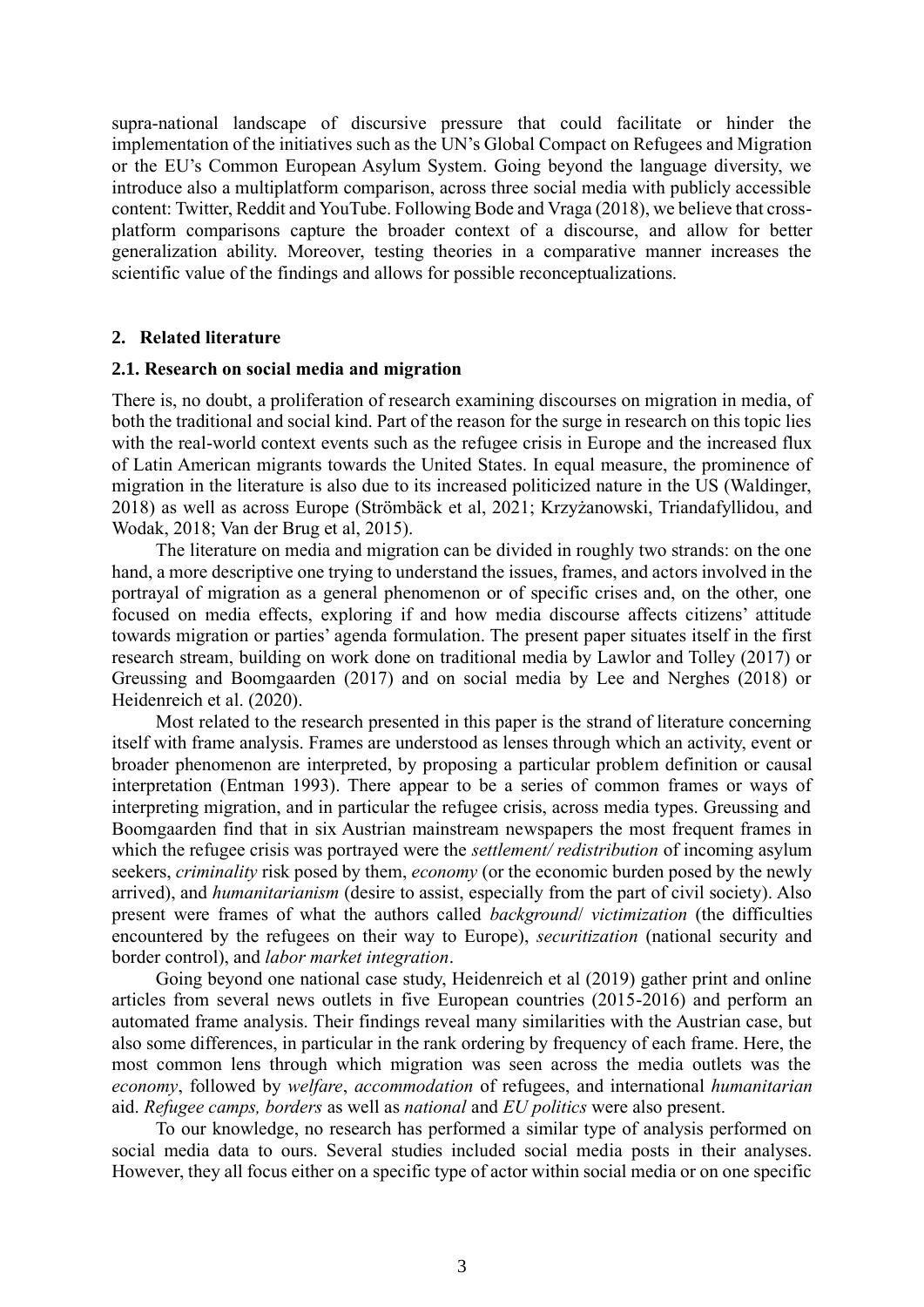platform. Among those studies that include a social media component, Ademmer and Stöhr (2019) look at comments left on the Facebook pages of local and regional newspapers in Germany. They identify 100 topics, which they group in three cleavages: GAL/TAN, left-right, and dealignment (cf. Hooghe, Marks and Wilson, 2002). They find that the first cleavage, characterized by an emphasis on culture and identity is clearly dominating the comments studied. The more traditional left-right cleavage between progressive and conservative politics is much less frequent, whereas dealignment, or the lack of a political leaning, is the least prevalent. While providing relevant insights, this study focuses on the microlevel of migration politics and is thus rather limited in scope compared to our undertaking.

In another article related to migration on social media, Heidenreich et al (2020) analyze visibility and sentiment towards migration in the Facebook accounts of political actors across six European countries, between mid-2015 and end of 2017. However, the article does not cover citizen discourse and includes only one social media platform. Conrad (2021) performs a frame analysis on a data set that combines traditional and social media from three countries but focuses only on the Global Compacts and uses a small-N approach. Moreover, he is only interested in the frames employed by populist and right-wing actors.

Thus, our paper is in a position to provide new and important knowledge about the digital public discourse on migration as it 1) includes social media posts across the board (institutional and personal accounts); 2) includes three social media platforms; 3) covers a longer period that allows for the after effects of the refugee crisis to be observed and 4) includes nine different language clusters.

#### **2.2. The global cleavage system**

One of the issues with the analyses of media discourses on migration is that they are, for the most part, inductive rather than theory-driven. In our paper, we attempt to complement the content analysis that used inductive frames with a categorization of content in frames derived from cleavage theory. In a general sense, social or cultural cleavages are fault lines dividing societies in distinct categories, which can become politicized (Kriesi et al, 1995). Once political, cleavages are important because they influence party formation and voter preferences. Initially developed by Stein Rokkan (1967, 1970) at the national level, cleavage theory has been adapted to the global level and to the context of refugee protection by Sicakkan (2012, 2016).

In short, Sicakkan contends that there are four different cleavages that separate actors on the international refugee protection scene. Like in the case of national cleavages, the global cleavage system helps identify the various political groups (and their interests) that compete over setting the agenda for international refugee and migrant protection. Each of the groups identified in this manner has its own view over the extent to which these vulnerable groups should enjoy protection, who should be the main provider of the protection and in which way the resulting policies should be implemented or administered. A summary of these positions can be found in the table below.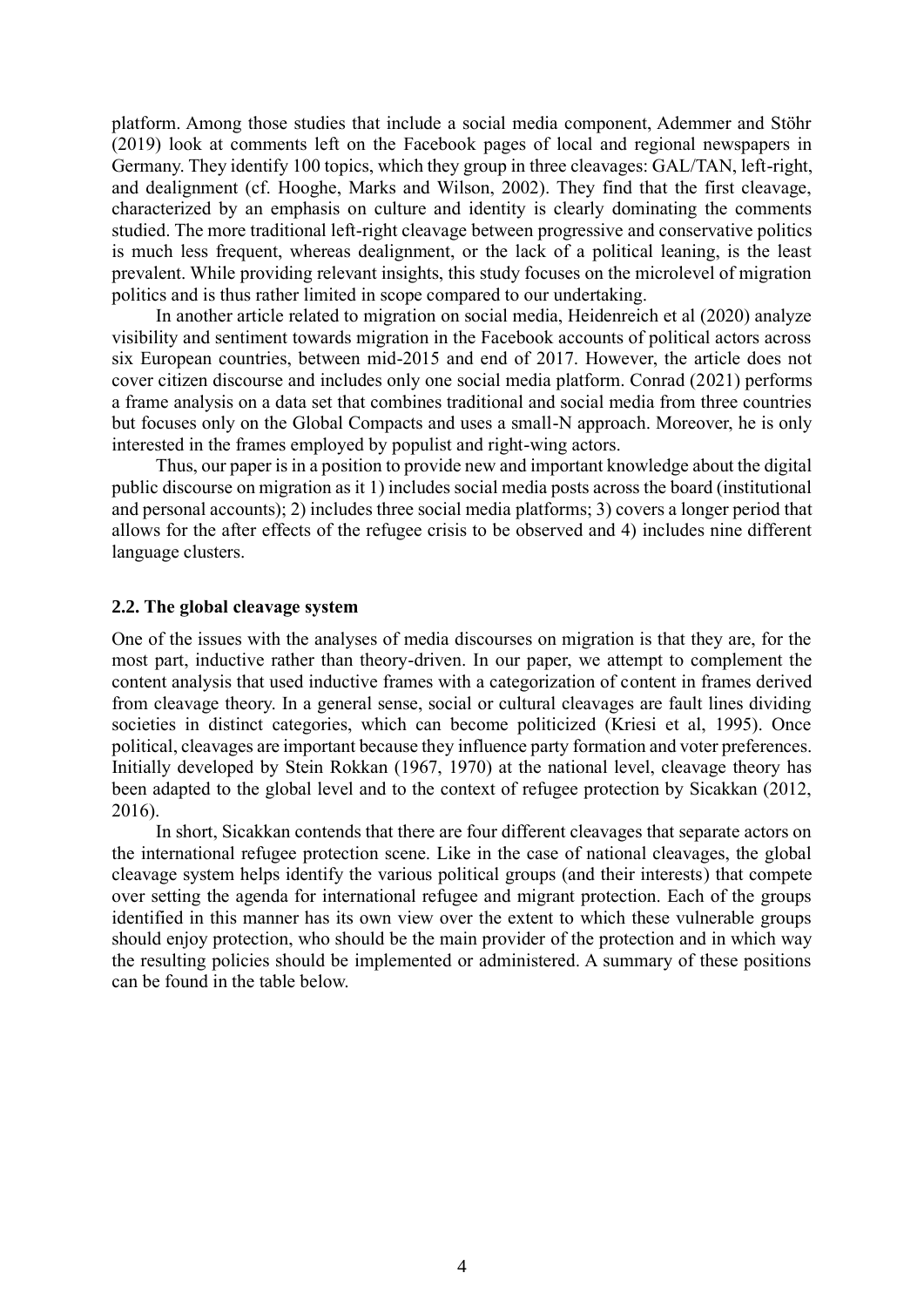|                                                                                                     |                                                              | <b>GROUPS IN THE GLOBAL POLITICAL CLEAVAGE SYSTEM</b>                                                                                                                                                                            |                                                                                                                                                                                                       |                                                                                                                                                                                                                                                                   |                                                                                                                                                                                                                                              |  |  |  |
|-----------------------------------------------------------------------------------------------------|--------------------------------------------------------------|----------------------------------------------------------------------------------------------------------------------------------------------------------------------------------------------------------------------------------|-------------------------------------------------------------------------------------------------------------------------------------------------------------------------------------------------------|-------------------------------------------------------------------------------------------------------------------------------------------------------------------------------------------------------------------------------------------------------------------|----------------------------------------------------------------------------------------------------------------------------------------------------------------------------------------------------------------------------------------------|--|--|--|
|                                                                                                     |                                                              | <b>Nativists</b>                                                                                                                                                                                                                 | <b>Nation-statists</b>                                                                                                                                                                                | <b>Regionalists</b>                                                                                                                                                                                                                                               | <b>Globalists</b>                                                                                                                                                                                                                            |  |  |  |
|                                                                                                     | What is<br>most worth<br>to protect?                         | <b>Ethnic Belonging</b><br>Dispersed nations'<br>rights in terms of<br>ethnic/diasporic<br>identification,<br>language, and<br>territorial belonging                                                                             | <b>National Belonging</b><br>Citizens' rights and<br>duties in terms of civic<br>culture; states' interests;<br>and the international<br>order                                                        | <b>Regional Belonging</b><br>Members' rights and<br>interests in terms of<br>dignity, lives, liberties,<br>and estates in a civil<br>society                                                                                                                      | Humanity<br>Individuals' rights<br>and interests in terms<br>of dignity, lives,<br>liberties, and estates<br>in a civil society                                                                                                              |  |  |  |
| $\overline{\bf N}$<br>$\mathbf 0$<br>R<br>M<br>S                                                    | Is it a duty<br>or charity<br>to protect<br>the<br>refugees? | No duty to protect<br>others than co-<br>ethnics Constitutional<br>asylum                                                                                                                                                        | Protection is given as<br>charity, not a duty<br>Convention, temporary,<br>and constitutional<br>asylum as legal grounds                                                                              | Protection is given as<br>an entitlement, not a<br>duty<br>Convention asylum and<br>subsidiary protection as<br>legal grounds                                                                                                                                     | Protection is duty<br>and entitlement<br>Convention asylum<br>as legal grounds                                                                                                                                                               |  |  |  |
|                                                                                                     | <b>Minimum</b><br><b>Criteria</b> for<br>protection          | <b>Endangering</b><br>Endangering by<br>persecution,<br>oppression,<br>assimilation, or non-<br>protection by a state<br>or non-state actors<br>supported by a state                                                             | Persecution<br>Persecution by a state;<br>or persecution by the<br>majority or non-state<br>actors combined with<br>effective state<br>collaboration                                                  | Persecution<br>Persecution by a state;<br>or persecution by the<br>majority or non-state<br>actors combined with<br>effective state<br>collaboration                                                                                                              | Non-protection<br>Non-protection,<br>discrimination, or<br>persecution by a<br>state; persecution by<br>non-state actors<br>combined with<br>states' negligence                                                                              |  |  |  |
|                                                                                                     | Who is<br>responsible<br>for<br>protection?                  | Co-ethnic states<br>Individual states with<br>historical relations<br>with their diasporas<br>and the states where<br>these diasporic<br>groups reside are<br>responsible.                                                       | <b>Intergovernmental</b><br>Individual states<br>primarily, and the<br>international<br>community secondarily<br>have the responsibility<br>to protect.                                               | Supranational<br>The regional authorities<br>primarily, and member<br>states, are responsible<br>for protection.                                                                                                                                                  | International<br>The international<br>community / the<br>international society<br>has the responsibility<br>to protect.                                                                                                                      |  |  |  |
| D<br>L<br>S<br>$\mathbf C$<br>$\mathbf 0$<br>$\mathbf U$<br>$\bf R$<br>S<br>E<br>S                  | <b>Policies</b><br>cited in<br>discourses                    | Ethnicization of the<br>refugee problem<br>Territory and<br>autonomy claims for<br>diasporic groups;<br>population<br>exchanges; unilateral<br>actions such as<br>condemnation and<br>intervention, and<br>bilateral agreements. | Nationalization of the<br>refugee problem<br>Focus on root causes;<br>preventive diplomacy,<br>economic relief, forced<br>/ voluntary repatriation,<br>military aid, and<br>intervention.             | Regionalization of the<br>refugee problem<br>Focus on root causes;<br>extensions of<br>sovereignty to stateless<br>communities; regional<br>devolutions; temporary<br>collective protection;<br>creating regional safe<br>zones; externalization;<br>repatriation | Universalization of<br>the refugee problem<br>Focus on human<br>rights; individual<br>protection;<br>cooperation across<br>borders; preventive<br>diplomacy;<br>economic aid and<br>relief; voluntary<br>repatriation.                       |  |  |  |
|                                                                                                     | Where to<br>protect?                                         | In the country of<br>escape, or of asylum                                                                                                                                                                                        | In the country of escape<br>or of resettlement                                                                                                                                                        | In or near the country of<br>escape or of origin                                                                                                                                                                                                                  | In the country of<br>asylum                                                                                                                                                                                                                  |  |  |  |
| G<br>O<br>V<br>E<br>R<br>$\mathbf N$<br>A<br>${\bf N}$<br>$\mathbf C$<br>E<br>M<br>0<br>D<br>E<br>S | <b>How to</b><br>organize<br>protection?                     | Uni-lateral or<br>bilateral state actions                                                                                                                                                                                        | Voluntary unilateral,<br>bilateral or multilateral<br>state cooperation                                                                                                                               | Mandatory state<br>cooperation                                                                                                                                                                                                                                    | Global multilateral<br>binding cooperation                                                                                                                                                                                                   |  |  |  |
|                                                                                                     | Governance<br>modes and<br>actors                            | State-centric<br>centralist governance<br>- States<br>- Other states in bi-<br>lateral agreement<br>- Nativist non-state<br>organizations<br>- Ethnic minority<br>organizations in<br>refugee sending<br>countries               | State-centric<br>corporatist governance<br>- States<br>- Other states in bi- and<br>multi-lateral<br>agreement<br>- National non-state<br>organizations funded<br>by the state<br>- Local authorities | Region-centric pluralist<br>governance<br>- Regional<br>organizations (eg.<br>EU)<br>- States<br>- International<br>organizations<br>- Transnational non-<br>state organizations<br>- National non-state<br>organizations<br>- Local authorities                  | Global corporate-<br>pluralist governance<br>- International<br>organizations<br>- Regional<br>organizations<br><b>States</b><br>- Transnational non-<br>state organizations<br>- National non-state<br>organizations<br>- Local authorities |  |  |  |

# **Table 1: International protection in the global cleavage system**

*Source: Sicakkan (2021)*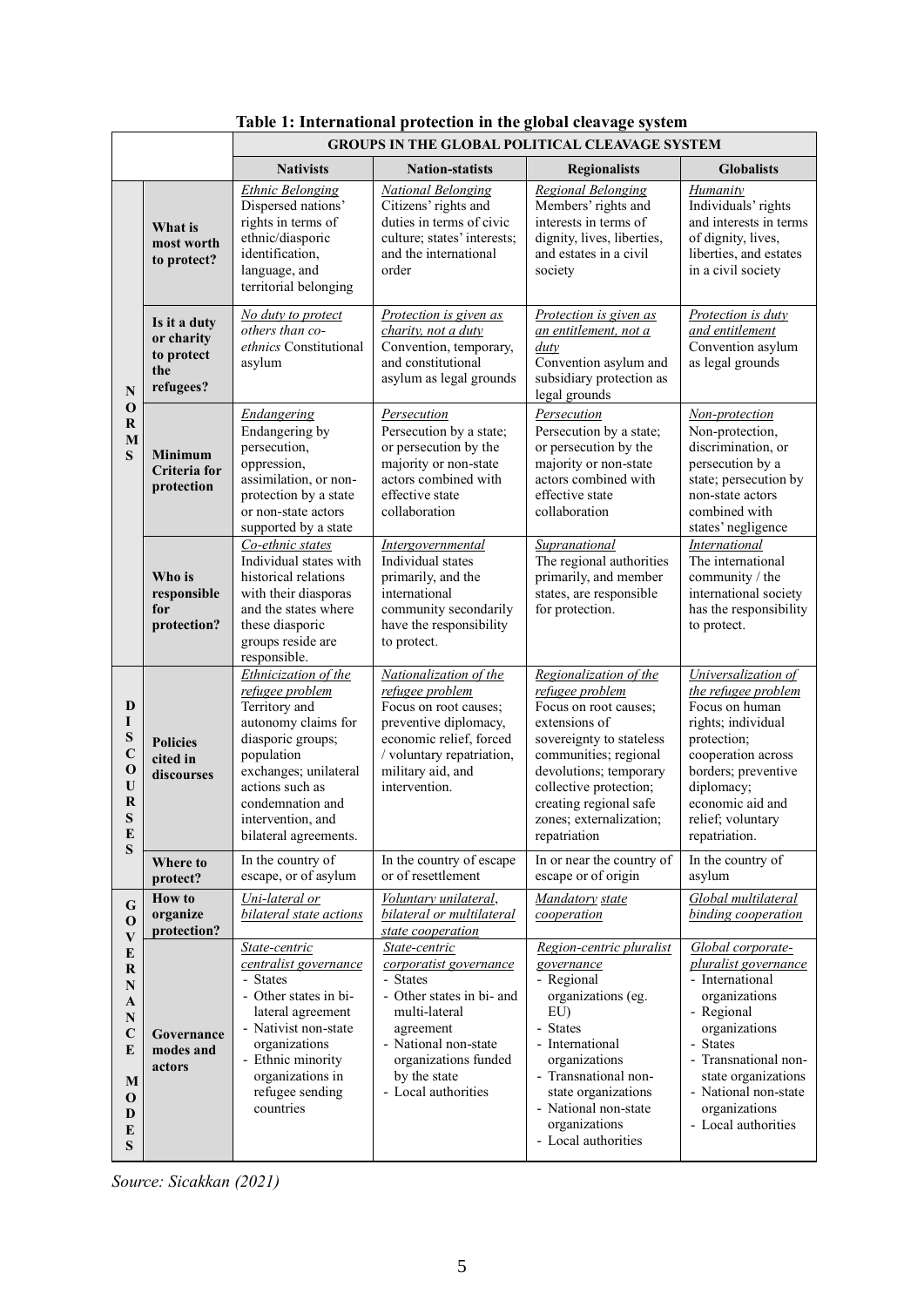The four types outlined above are transformed into discursive frames, and are rejoined also by a fifth category, the market-oriented type. The market-oriented frame sees migrants through an economic frame: either as costs to the welfare state, to the society, or to the state budget, or as benefits to the labor market, to innovation and productivity.

Categorizing the digital public discourse on migration along the five cleavages may reveal the challenges to international protection and may be particularly useful in a comparative setup such as ours. Because this categorization covers national, regional and global levels, it allows us to capture the possible national differences across the nine languages studied.

#### **3. Data**

We designed a query to download all relevant social media content from Reddit, Twitter, and YouTube between 2015 and 2019 through the services provided by Brandwatch Consumer Research. The query was designed around two central constraints where posts had to include I) at least one of our migration related keywords needed to be in the post (i.e., immigrant, immigration, migrant, migration, refugee, and asylum) and II) references to the EU or UN needed to appear within a 20-word distance to the migration keyword. URLs or mentions of social media accounts associated with the UN or EU or any of their associated organizations (e.g., Frontex or UNHCR) were also considered references to the UN or EU.<sup>1</sup>

Besides English, the query was performed in 12 other major European languages of which nine will be analyzed in this paper because they lead to a number of posts large enough for a valid quantitative analysis. Those languages were English, German, French, Italian, Spanish, Polish, Dutch, Swedish, and Danish. Table 1 provides a per-language overview of the social media posts analyzed by us in the nine languages. We want to emphasize that, because social media conversations are not bound in any way to a national territory, we cannot discuss the findings in terms of countries but only in terms of language clusters. Whereas in traditional media the sources of information are known and are strongly connected to a national system, digital content made and distributed on social media is available for a global audience, with only language being the restriction to access. In our sample, some languages are truly global, used by anyone no matter their mother tongue (English) or very widespread (Spanish, spoken as a vernacular in both Europe and Latin America; French, spoken in Europe and in some parts of Africa). In addition, German is a cross-border language in Europe, as it is the official language in Germany, Austria and Luxembourg. Thus, we want to emphasize that we are capturing in our data a discourse that in some cases is very clearly nation-bound (e.g., Danish, Polish) and in some other cases a global discourse (e.g., English, Spanish).

Because of the relatively large number of posts available in English, French, German, Italian, and Spanish, we chose to analyze posts in these languages separately for, on the one side, Twitter (the most common type of social media in our data) and, on the other side, Reddit and YouTube. This distinction between platforms also makes theoretical sense since Twitter is characterized by relatively short posts, while Reddit and YouTube are platforms in which post length and user interaction is structured relatively similar. Note that all rows in Table 2 include at least 1 million words (after pre-processing) and 10,000 de-duplicated posts. We consider this the absolute minimum data needed for a valid analysis of a separate discourse. The groups/rows in Table 1 will be henceforth referred to as 'analytical groups'. In total, our analysis includes more than 31,000,000 posts.

<sup>1</sup> The Appendix provides a full list of terms used in the query.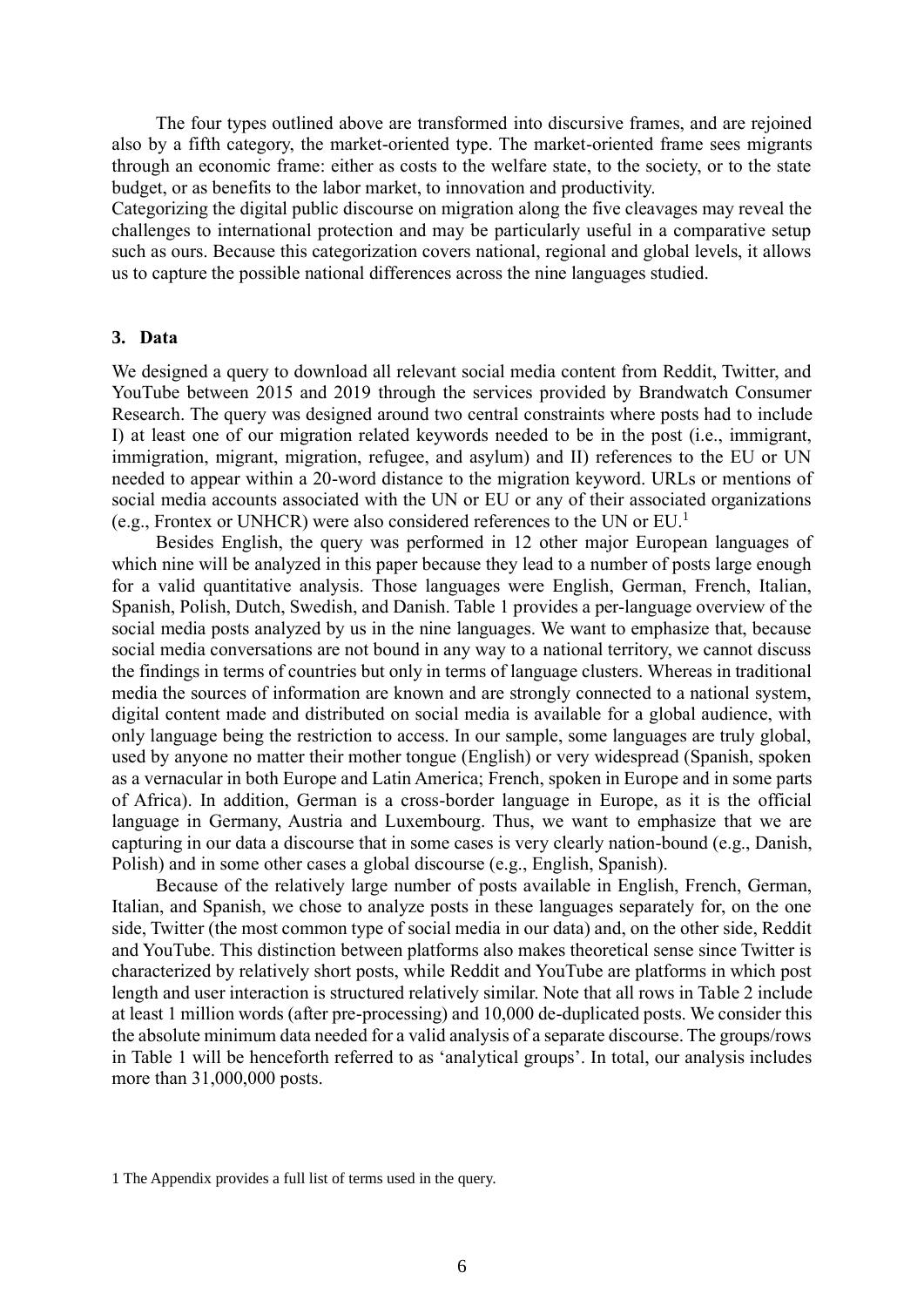|          |                |            | Pre-processed  |       |              |              |
|----------|----------------|------------|----------------|-------|--------------|--------------|
| Language | Social medium  | N posts    | words per post |       | words        | Unique users |
| English  | Twitter        | 21,717,764 |                | 17.9  | 388,747,976  | 3,001,746    |
| English  | Reddit+YouTube | 697,490    |                | 76.2  | 53,148,738   | 235,225      |
| Spanish  | Twitter        | 2,922,920  |                | 15.5  | 45, 305, 260 | 685,067      |
| Spanish  | Reddit+YouTube | 36,947     |                | 67.7  | 2,501,312    | 13,205       |
| German   | Twitter        | 1,931,743  |                | 15.5  | 29,942,017   | 163,666      |
| German   | Reddit+YouTube | 115,245    |                | 80.7  | 9,300,272    | 30,098       |
| French   | Twitter        | 1,350,283  |                | 19.8  | 26,735,603   | 205,988      |
| French   | Reddit+YouTube | 21,302     |                | 97.8  | 2,083,336    | 8,820        |
| Italian  | Twitter        | 813,261    |                | 19.4  | 15,777,263   | 116,069      |
| Italian  | Reddit+YouTube | 10,241     |                | 105.2 | 1,077,353    | 3,947        |
| Dutch    | all            | 808,555    |                | 17.7  | 14,311,424   | 69,098       |
| Swedish  | all            | 295,817    |                | 18.3  | 5,413,451    | 37,853       |
| Danish   | all            | 196,678    |                | 16.2  | 3,186,184    | 24,160       |
| Polish   | all            | 130,421    |                | 20.7  | 2,699,715    | 24,818       |
| Total    |                | 31,048,667 |                |       |              |              |

#### **Table 2: Social media posts per analytical group**

#### **4. Methods**

In general, our analytical approach is data- and algorithm-driven in order to minimize the amount of human intervention needed for the analysis. This approach was a necessity to analyze the large quantity of data and also in order to deal with the variety of languages analyzed<sup>2</sup>. All posts were pre-processed, which included 1) lower-casing; 2) stemming of words to their simpler form (e.g., simplifying nouns to their nominative singular and verbs with different inflection to a common form); 3) deletion of stopwords (e.g., connectors and pronouns), emojis and syntactic and special symbols; 4) deletion of duplicates by the same user (e.g., from users posting the same comment under different YouTube videos).<sup>3</sup>

As the first step in our analysis, we generated a list of words per analytical group that were 'descriptors', that is, words that are representative of the analytical group's discourse on migration. In order to appear in the list of descriptors, words had to fulfill two criteria. Only if both criteria were fulfilled, words were considered descriptors. First, words needed to be conceptually related to migration. The conceptual relatedness of words was estimated with the help of word2vec models (Goldberg & Levy, 2014) mapping all words used within posts of the analytical group to a common vector space. In such models, the so called 'cosine' measure is used as a metric of conceptual distance between word pairs. The first criterion for a descriptor was thus that it needed to be among the 500 closest words in terms of mean cosine distance to the migration related keywords. The second criterion for descriptors was that they needed to appear in proximity to migration-related keywords. To generate a list of words fitting this criterion, we performed a keyword-in-context analysis (Chelvachandran & Jahankhani, 2019) again considering all words in all posts of the analytical group that were within a word-distance of 3 to the migration related keywords.<sup>4</sup> Again, we compiled a top-500 list of words most frequently identified by the keyword-in-context analysis. The final list of descriptors was the intersection between both top-500 lists.

- 2 In the Appendix we present a reflection on our failed theory-driven and dictionary-based approach.
- 3 The Appendix provides more detail on the pre-processing pipeline and all R-libraries and functions used for each language.
- 4 This is the word-distance window *after* stopwords were deleted and this parameter is therefore slightly smaller than the often used 5-word window in such analyses. The Appendix provides additional detail on functions and parameters used in the word2vec and keyword-in-context models.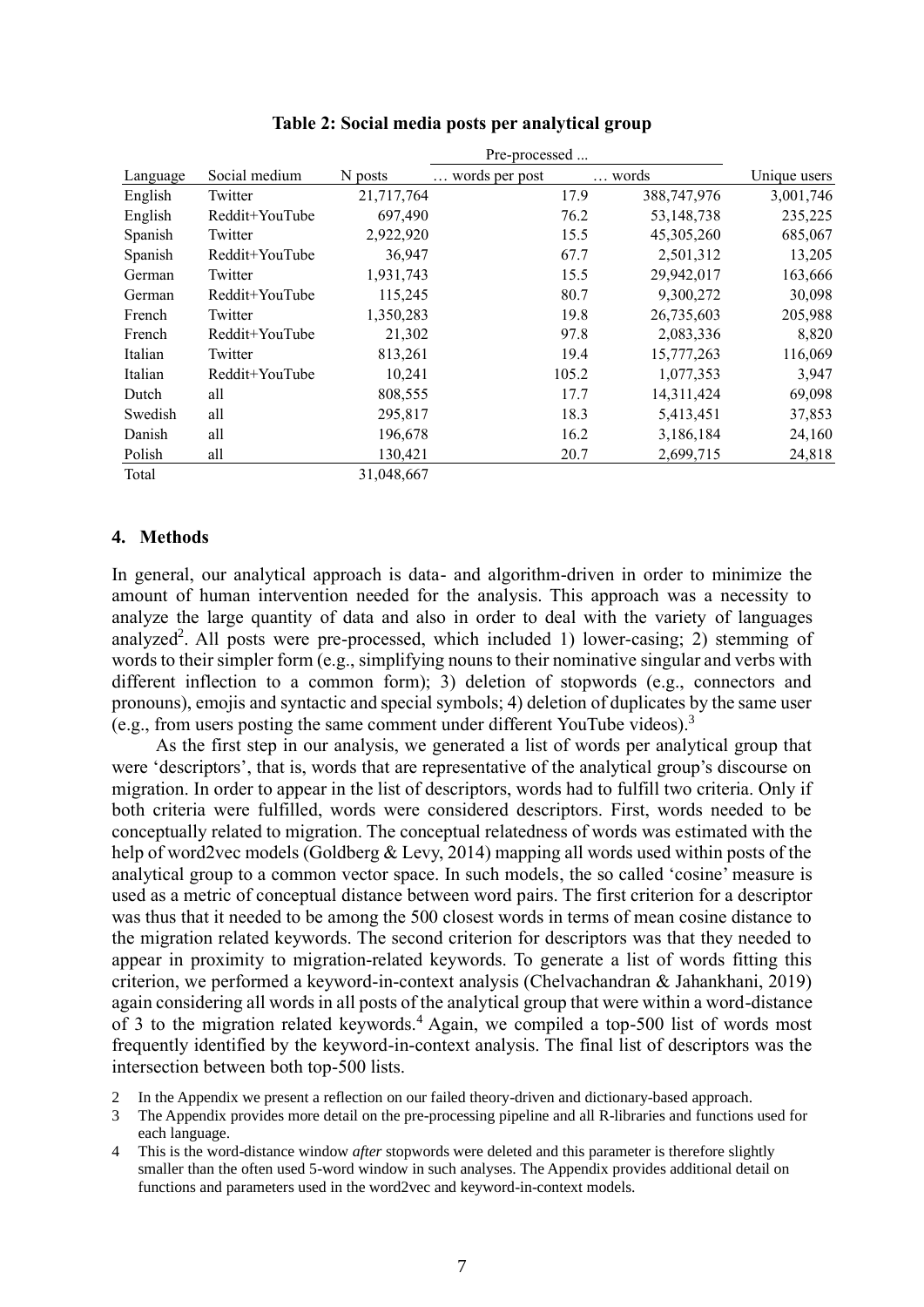The resulting lists of descriptors that fulfilled both criteria contained 250-400 words in each of the analytical groups, which was at the upper limit of what could be handled in the following steps of the analysis. Note that our approach to generating descriptors is language agnostic and has no language specific parameters. Only the migration related keywords needed to be translated into the analytical group's language. These words are relatively similar in all languages under investigation and also part of the original query described earlier. We thereby also limited chances of language specific biases in our analysis.

To make descriptors more interpretable in terms of the context in which they were used, we also determined the three most common bigrams (i.e., word pairs) in which a descriptor was used (e.g., for "border" "border control"). We settled with this number of bigrams per descriptor because this in total led to  $\sim$ 1,000 bigrams per analytical group, which was the upper boundary of what could be handled in the following step of the analysis. The list of descriptors and their associated bigrams was then used for a qualitative coding of the discourse within each analytical group. Descriptors were qualitatively coded by (near) native language speakers, familiar with the overall discourse on migration within the specific European countries. Two types of codes were generated: An inductive code type, grouping descriptors into discourse themes (Saldana, 2009) and a deductive code type, matching descriptors to the categories from the global cleavage theory (Sicakkan, 2020). In the following section, we compare distributions of codes between social media types and language groups, identifying particularities and commonalities with respect to actor types engaging in and topics covered within the discourse on migration on social media. As common in qualitative coding (Saldana, 2009), all coding was done by three independent coders and were compared at the end of the coding procedure to ensure inter-coder reliability. In case of conflicting codes, a joint assessment was made in terms of re-coding.

#### **5. Results**

We begin reporting the results with the theoretically-driven cleavage coding report. Figures 1 and 2 present the distribution of cleavage categories found in the social media posts from each language cluster. Each bar in the figures represents the percentage of bigrams derived from an analytical group's descriptor list that could be clearly linked with one of the cleavage categories. Examples of such bigrams are "border control" or "human rights" for the category nation-statist and globalist respectively. Figure 1 shows that across the five larger languages within our data and all social media platforms, globalists, nation-statists and regionalists were clearly the dominating categories occurring approximately equally often. Variation between languages exists primarily regarding the regionalists category that was (alongside globalists and nation-statist) most notably relevant within the German discourse. The other two categories (i.e., market-oriented and nativists) seem to only be of marginal relevance within the discourse.

Figure 2 shows the same kind of distribution for the smaller languages. The Polish, and to a lesser extend also the Danish and Dutch, languages clearly deviate from the overall pattern observed. Here, the discourse seems exclusively dominated by the categories of nation-statists and nativists.

A disadvantage of our theory-driven approach to code descriptors under specific cleavage categories was that only 20-25% of descriptors could be clearly associated with a specific cleavage category. This naturally leads to the question of what can be learned from the remaining part of the descriptors. This inductive approach is covered by the qualitative topic analysis, which was based on all descriptors and their associated bigrams.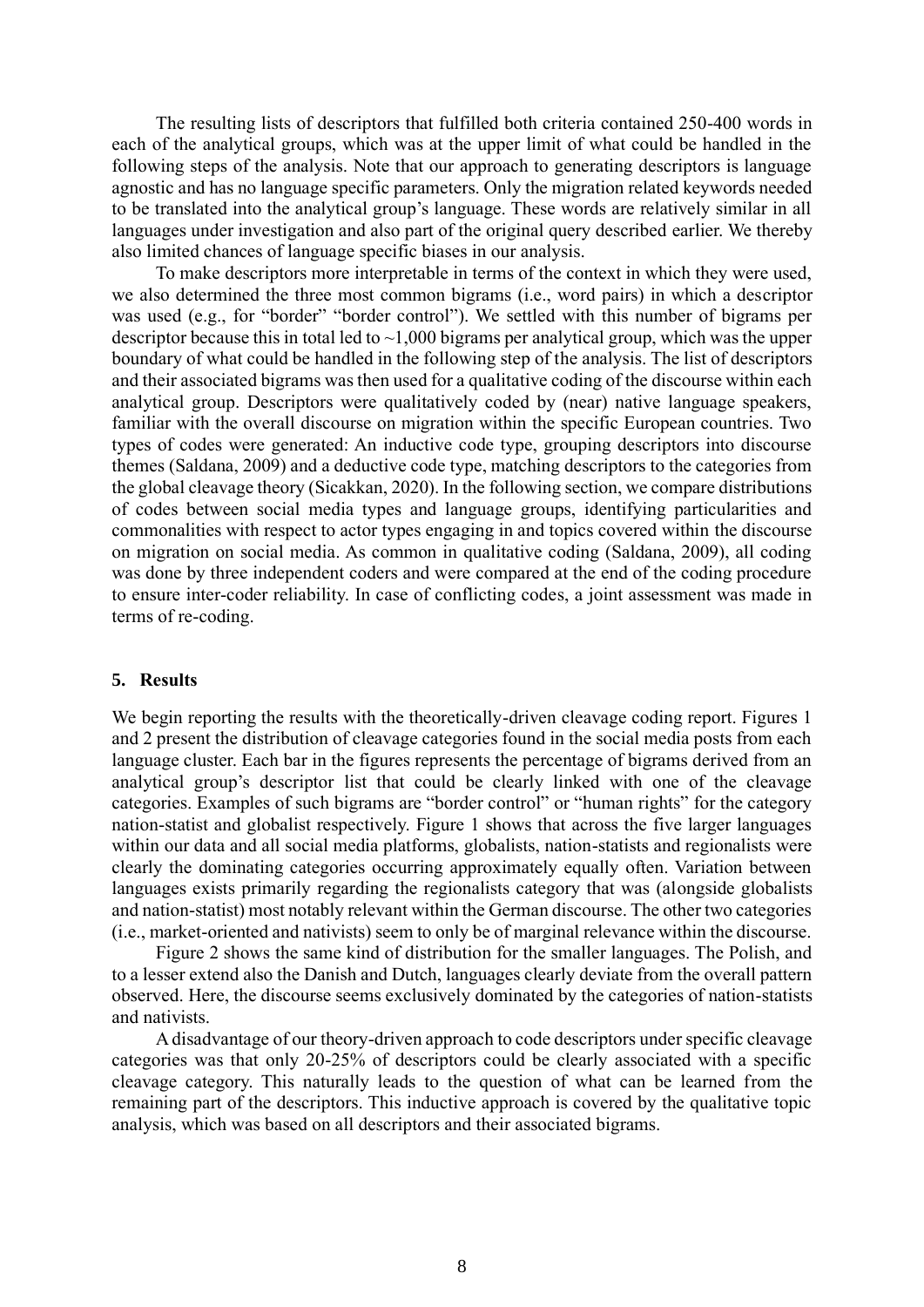

**Fig. 1. Distribution of cleavage categories for the five largest languages. For those languages, Twitter was analyzed separately from the other social media.**

**Fig. 2. Distribution of cleavage categories in the four smaller languages in which posts from all social media were analyzed jointly.**



Figures 3 and 4 present the distribution of topics identified within each analytical group's discourse. These figures show topics that were common across all language groups. Language specific topics are discussed at the end of this section. We see that a relatively small number of topics are dominating the discourse across the analytical groups. Overall, the most prominent topics were (ordered by their prevalence) 'Limiting and anti-migration', 'Global politics', 'Economy & job-market', 'Humanitarian and compassionate attitudes', and 'EU politics'<sup>5</sup> . Other topics only played a minor role in the discourse.

<sup>5</sup> The Appendix provides an overview of terms associated with each topic.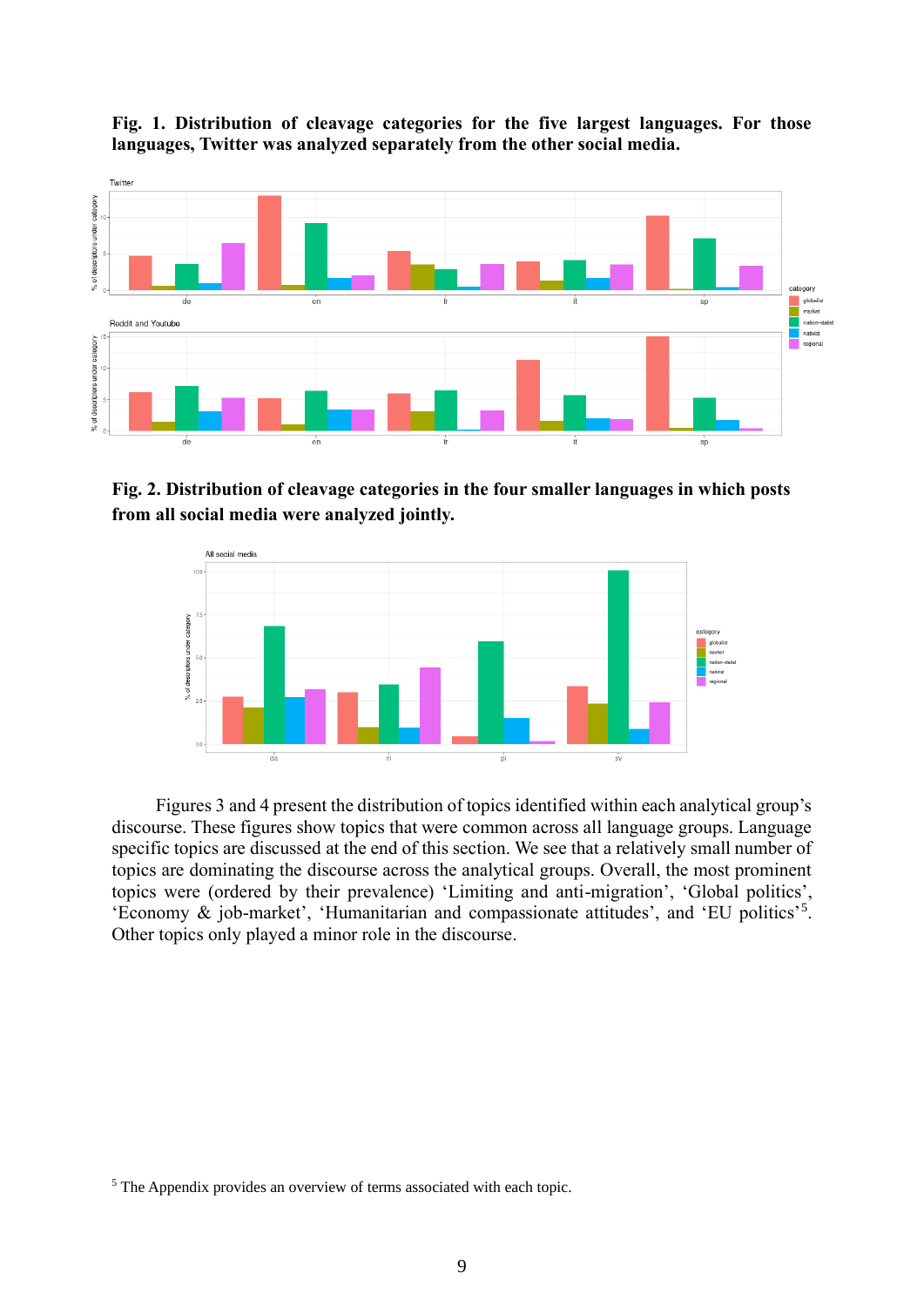**Fig. 3. Distribution of the nine most common inductively derived themes for the five major languages. For those languages, Twitter was analyzed separately from the other social media.**



**Fig. 4. Distribution of the nine most common inductively derived themes for the four smaller languages. For those languages, all social media were analyzed jointly.**



Furthermore, we see that our analysis in terms of cleavage categories and topics also complement each other. The Polish (and to a lesser extent Dutch) discourse, for example, were dominated by nation-statists and, topic-wise, primarily discuss EU-politics, implying that the discourse on EU-politics was primarily anti-EU/EU-critical. Similarly, the Danish discourse which is primarily focused around the topic of 'National politics' is also dominated by the migration critical nation-statist. In other words, we see that the Polish, Dutch and Danish discourses are both critical towards migration, but that for Polish and Dutch the critical view manifested in the context of discussions of EU politics, while in the Danish discourse it resolved around discussions on national politics. In this sense, while the topics are telling us *what* is discussed, the combination between cleavage categories and topics provides insight into *how* and by *whom* a topic is discussed.

To see to what extent our theory-driven cleavage categories and the data-driven topic categories overlap, Table 3 presents a cross-tabulation between the two types of categories.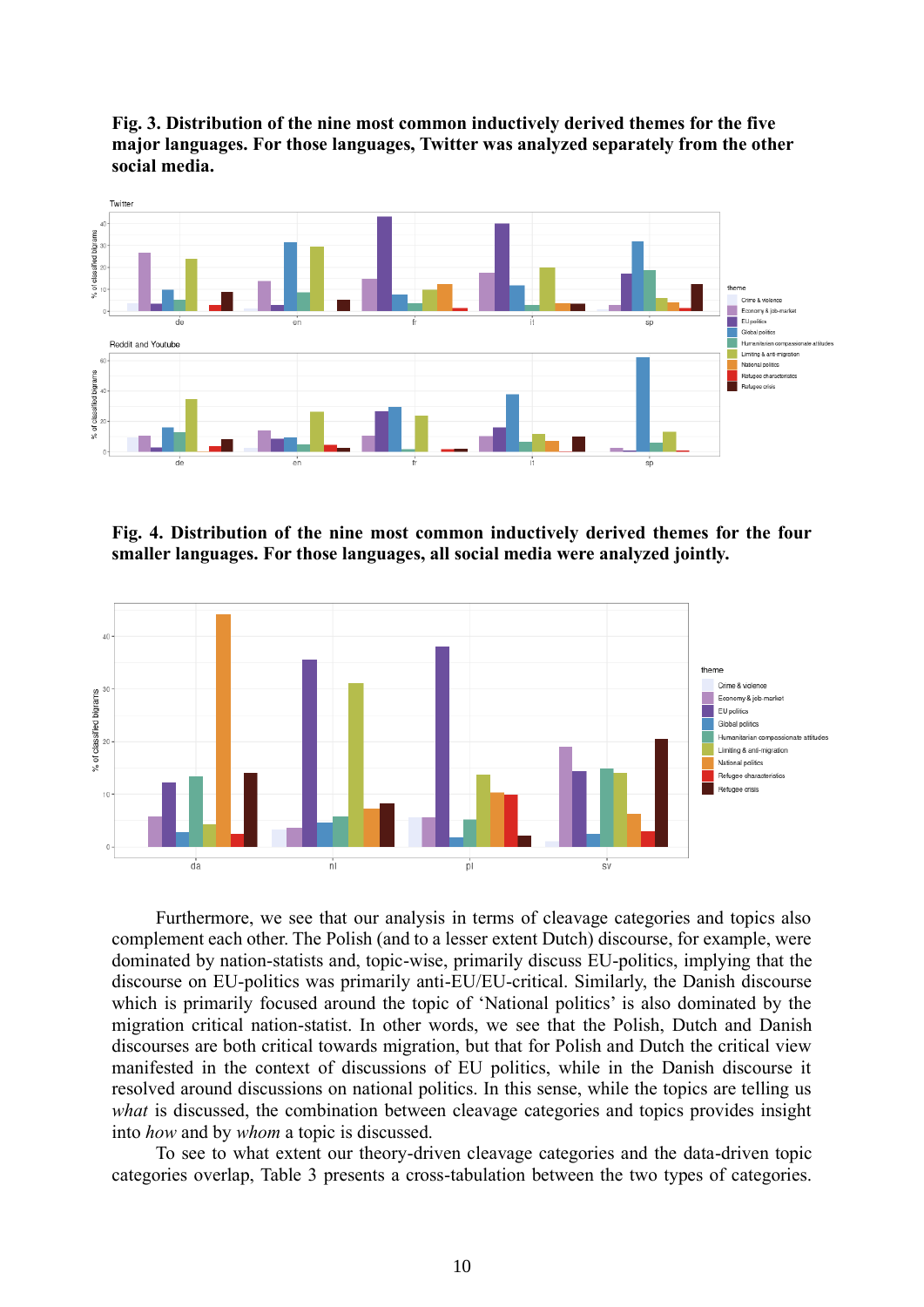Each cell shows the number of descriptors found under the combination of categories. We clearly see that each cleavage category is focused around a few unique topics. An exception are the cleavage categories of nativists and nation-statists, that have considerable overlap in terms of topics, with both cleavage categories feeding from topics that often carry an antimigration sentiment.

|                                      |           |           | .              |                 |             |
|--------------------------------------|-----------|-----------|----------------|-----------------|-------------|
|                                      | Globalist | Marketist | Nation-statist | <b>Nativist</b> | Regionalist |
| Crime & violence                     |           | $\theta$  | 25             | 26              | $\cup$      |
| Economy & job-market                 |           | 130       | 4              |                 | $\left($    |
| EU politics                          | 11        |           | 30             |                 | 56          |
| Global politics                      | 83        | 0         |                | $\overline{2}$  |             |
| Humanitarian compassionate attitudes | 129       |           | 11             | 3               | 0           |
| Limiting $&$ anti-migration          | 8         |           | 96             | 68              |             |
| National politics                    |           |           | 36             | 4               | 3           |
| Refugee characteristics              |           | $\Omega$  |                | 43              | $\theta$    |
| Refugee crisis                       | 11        | $\theta$  |                |                 | 40          |

**Table 3: Cross-tabulation of descriptor categorizations**

Interestingly, we found that the cleavage *market-oriented* was not common in the English, German, and Italian discourse but that 'Economy & job-market' is a prevalent topic. It seems thus that in those analytical groups, economic questions were often mentioned in combination with other questions. Indeed, when looking at posts in those languages with descriptors that fall under the 'Limiting & anti-migration' and 'Humanitarian compassionate attitudes' topics, we found that argumentation within those topics often included references to the costs of migration or the benefit of migration for the national labor force.

While Figures 3 and 4 primarily show the topics that were common *across* different languages, our coding process also revealed some language specific topics found in only one or few languages. In particular, we found that the topic of within-EU migration and from near other eastern-European countries (e.g., Ukraine and Belarus) was uniquely found in the Polish discourse. Other non-European migration could only be identified as a topic in the English and Spanish data, in particular on migration from Central American countries and Myanmar. This finding is not too surprising since Spanish and English are mainly spoken within non-European countries and Spanish and English posts showed a relatively high number of mentions of UNrelated to EU-related keywords<sup>6</sup>. However, this also suggest that (with the exception of Poland) European countries discussed the issue of migration primarily in the context of the 2015 migration crisis and its aftermath. Other remarkable language specific themes were 1) the discussion of legal and technical questions in the context of asylum within the German discourse; and 2) discussions about unaccompanied minors within the Swedish and English discourse.

#### **6. Discussion and conclusion**

We use three axes in formulating the discussion of our findings, which can be summarized as follows. First, looking at the results concerning the *global cleavage system*, we see that, for the large languages, there are two main cleavages represented: the globalist and the nation-statist. Content-wise, the positions of these two agendas are not entirely aligned in terms of refugee and migrant protection, but they are not necessarily at odds with one another either. The absence of a prevalent nativist political group may signal that the migration issue is not pushing

<sup>6</sup> The Appendix Figure A1 presents the distribution of EU- and UN-related keywords across the 9 languages.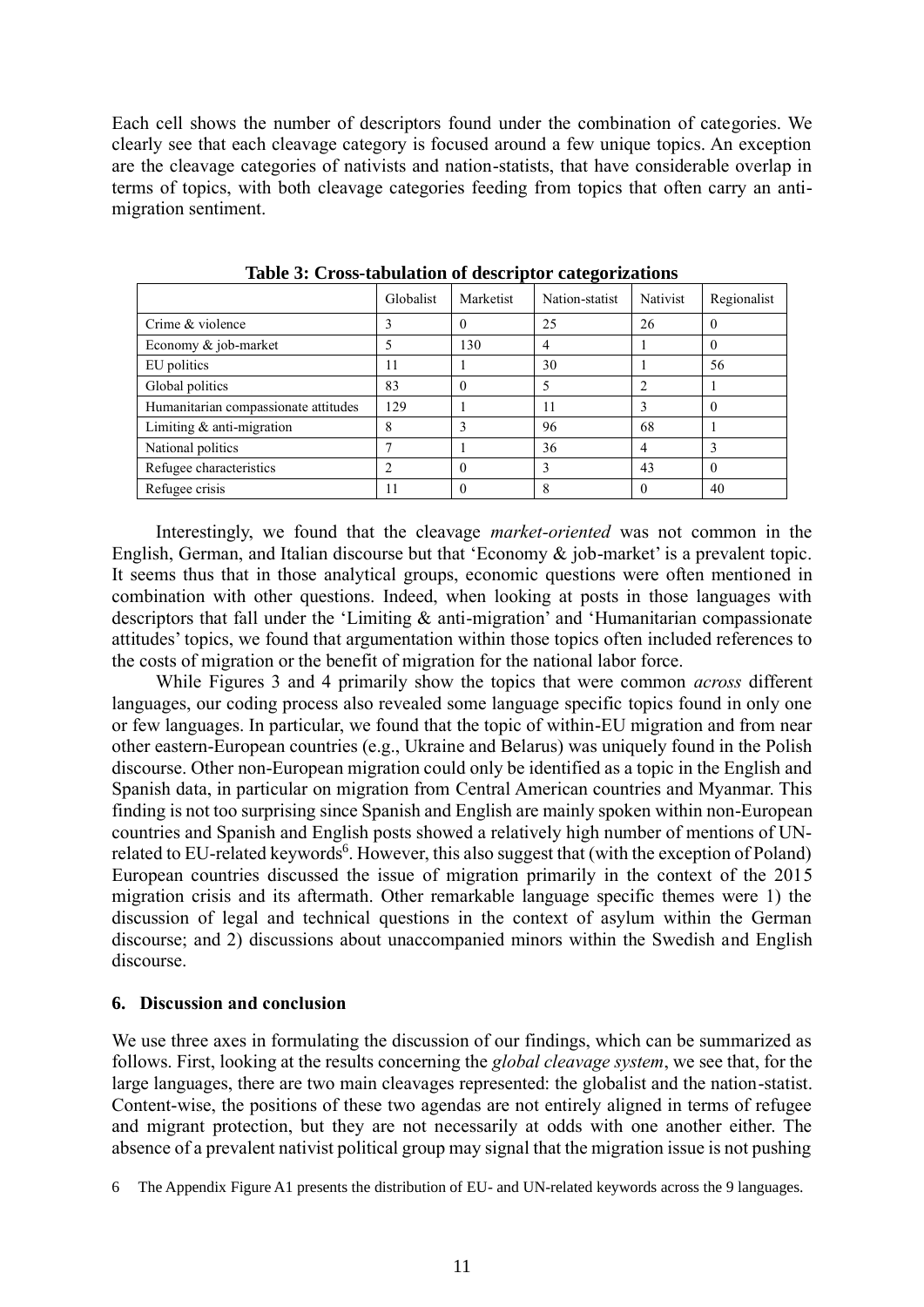parties to adopt more radical positions. Those who want to uphold and implement the Geneva Convention and the Global Compacts for Refugees and Migration appear to be quite vocal on social media, whereas those emphasizing national/ethnic identities are less present. However, the picture is rather different for the smaller languages. Here the nation-statists are by far the largest group, followed by regionalists and globalists. This could be explained by the demographics of social media users in these countries, which may overrepresent those with a clear national focus in their attitudes toward migrant and refugee protection. It could also be the case that institutions, MEPs, and NGOs accounts tend to express themselves more frequently in languages with larger audiences. Even in the case of smaller languages, though, nativists are a minority. The extent to which this opinion distribution is a case of social media population bias or more representative for the speakers of these languages can only be explored in a comparison with survey results.

Second, the results about the main topics present in the social media content revealed that the most discussed subjects across all languages were *Limiting and anti-migration*, *Global politics*, *Economy & job-market*, *Humanitarian and compassionate attitudes*, and *EU politics*. This distribution of topics fits rather well together with the distribution of cleavage categories identified in Figures 1 and 2. As shown in Table 3, the topics Humanitarianism and Global politics have considerable conceptual overlap with the 'globalist' cleavage category. The topic *Economy & job-market* overlaps with the market-oriented cleavage category, and the topic *EU politics* is strongly related with the regionalist cleavage. However, some other subjects picked up by our inductive analysis span across cleavages, such as *Limiting and anti-migration*; in this case, nativists, nation-statists agendas could include positions in favor of limiting refugee and migrant protection, with the difference being more as to which authority is invoked (the state, the market, the national/ethic group). The *Refugee Crisis,* and *National politics* are subjects not entirely related to the cleavages, but that give us an additional insight into the nature of the online discussion surrounding the issue of migration.

Comparing our findings with those of previous research on the topic of migrant discourse in the media, we see largely a continuity, with a refinement perhaps, between the earlier studies and our own. Greussing and Boomgaarden (2017), Heidenreich et al (2019) and Ademmer and Stöhr (2019) all identify categories that are similar to our *Economy, Refugee Crisis, Humanitarian and compassionate attitudes* and *Criminality*. Probably the most significant refinement is evident in our results' sensitivity to national contexts.

While the general trends mentioned above are valid, there are some significant national divergences. English and Spanish, the most globally used languages in our set, are also clusters of high focus on global politics. Italian, French and Polish discourses include many references to EU politics, whereas Danish is overwhelmingly displaying references to National politics. Most of the language clusters have the topics of *Limits to migration* or clearly *anti-migration* attitudes as the second most frequent topic, but even here there are exceptions: for Spanish, French and Danish this category ranks third or lower. To explain these differences, further investigations in each national context need to be performed. However, we can already draw the conclusion that national discourses vary substantively and that generalizations should be made with caution outsides the most dominant themes.

Third and final, the *comparison across social media platforms* for the five largest languages in the dataset reveals some uneven trends. For all of the studied clusters, we record differences between Twitter on the one hand and Reddit and YouTube on the other. In Germany, for example, the *Economy* topic is much more popular on Twitter compared to the other two platforms, whereas the levels of the anti-migration discourse stay similar. In English, Global politics is the most popular topic on Twitter but that topic is hardly discussed on Reddit and YouTube. EU politics is the most popular issue for French and Italian and quite important also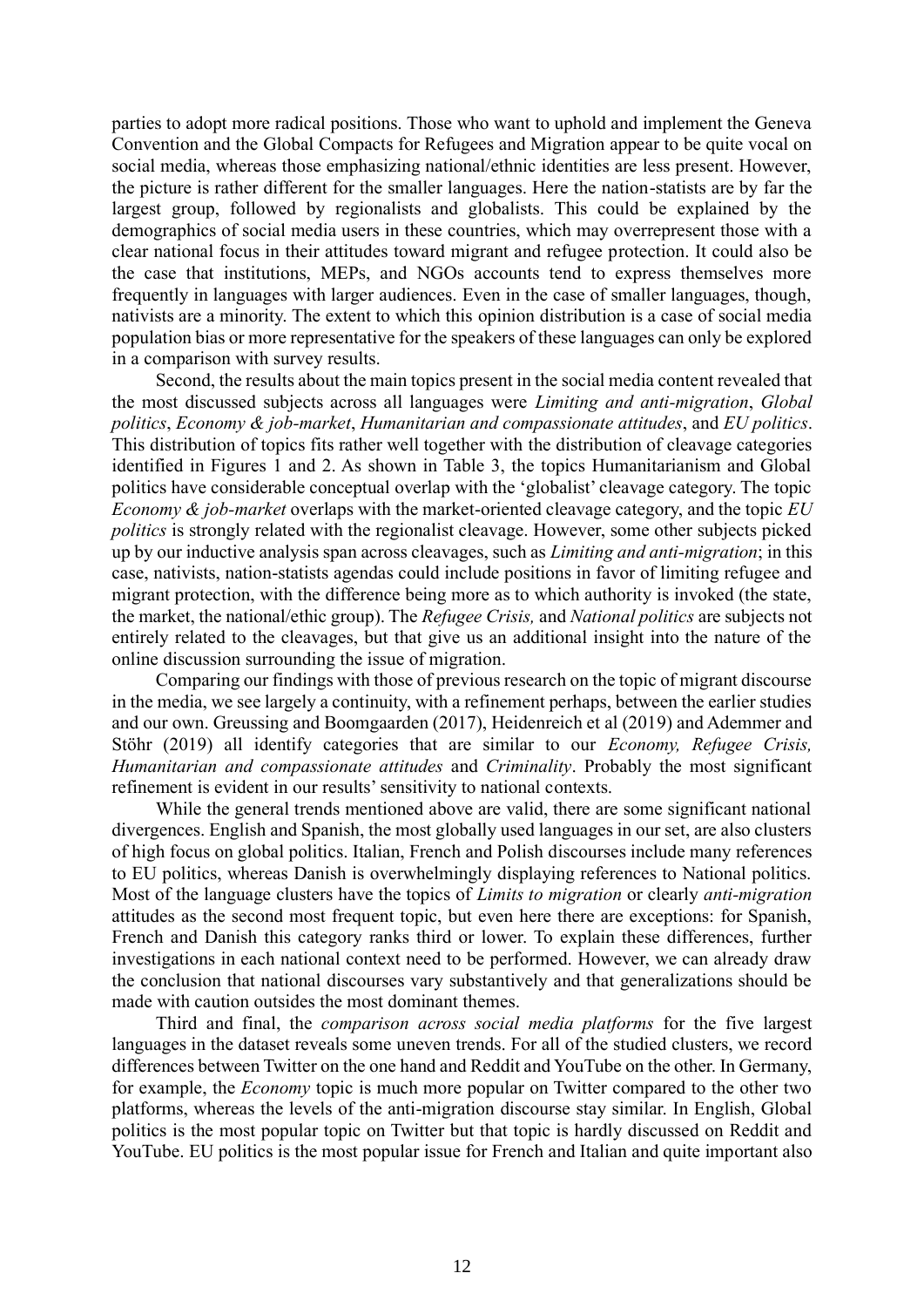for Spanish – on Twitter. On Reddit and YouTube, the EU practically disappears, being replaced as the most dominant topic by Global politics.

To explain these differences, one can look at the platform structures and/or at their different demographics. Twitter is an elite medium, where many institutions and organizations have accounts. One explanation for the predominance of, for example EU politics over other topics is that its presence may be driven by the content generated by EU institutions' public communication. Reddit and YouTube, in contrast, are not typical places for institutional representation but more for regular individuals engaging in (usually, anonymous) commentary.

On a similar line, the socio-demographic composition of the platforms' user base may also explain some of the observed differences. Because it is largely non-anonymous, we know more about Twitter's demographics: Twitter is the digital home of political and media elites; its individual users tend to belong to an educated and more affluent segment of the population. Reddit and YouTube tend to be populated by users keen on anonymity, so accurate information about who uses the platform needs to be obtained via separate surveys, leading to less available data. More information about the distinct demographics of each of the platforms in each of the language contexts would help to explain the variations in discourse topics.

Overall, our study has provided descriptive answers to the question of the content and frames of social media posts on refugees and migrants. It has done so in a cross-language and cross-platform analysis that spans a period of five years, including the aftermath of the refugee crisis in Europe. The insights revealed here need to be taken further in future studies that will test alternative hypotheses to explain our language and platform differences as well as the rank ordering of cleavage frequencies.

#### **List of references**

- Ademmer, Esther, and Tobias Stöhr. *The making of a new cleavage? Evidence from social media debates about migration*. No. 2140. Kiel Working Paper, 2019.
- Bode, Leticia, and Emily K. Vraga. "Studying politics across media." *Political Communication* 35, no. 1 (2018): 1-7.
- Chelvachandran, N., & Jahankhani, H. (2019). A Study on Keyword Analytics as a Precursor to Machine Learning to Evaluate Radicalisation on Social Media. In *2019 IEEE 12th International Conference on Global Security, Safety and Sustainability (ICGS3)* (pp. 1- 7). IEEE.
- Conrad, Maximilian. "Post-truth politics, digital media, and the politicization of the Global Compact for migration." *Politics and Governance* 9, no. 3 (2021): 301-311.
- Entman, Robert M. "Framing: Towards clarification of a fractured paradigm." *McQuail's reader in mass communication theory* (1993): 390-397.
- Goldberg, Y., & Levy, O. (2014). word2vec Explained: deriving Mikolov et al.'s negativesampling word-embedding method. *arXiv preprint arXiv:1402.3722*.
- Greussing, Esther, and Hajo G. Boomgaarden. "Shifting the refugee narrative? An automated frame analysis of Europe's 2015 refugee crisis." *Journal of Ethnic and Migration Studies* 43, no. 11 (2017): 1749-1774.
- Heidenreich, Tobias, Jakob-Moritz Eberl, Fabienne Lind, and Hajo Boomgaarden. "Political migration discourses on social media: a comparative perspective on visibility and sentiment across political Facebook accounts in Europe." *Journal of Ethnic and Migration Studies* 46, no. 7 (2020): 1261-1280.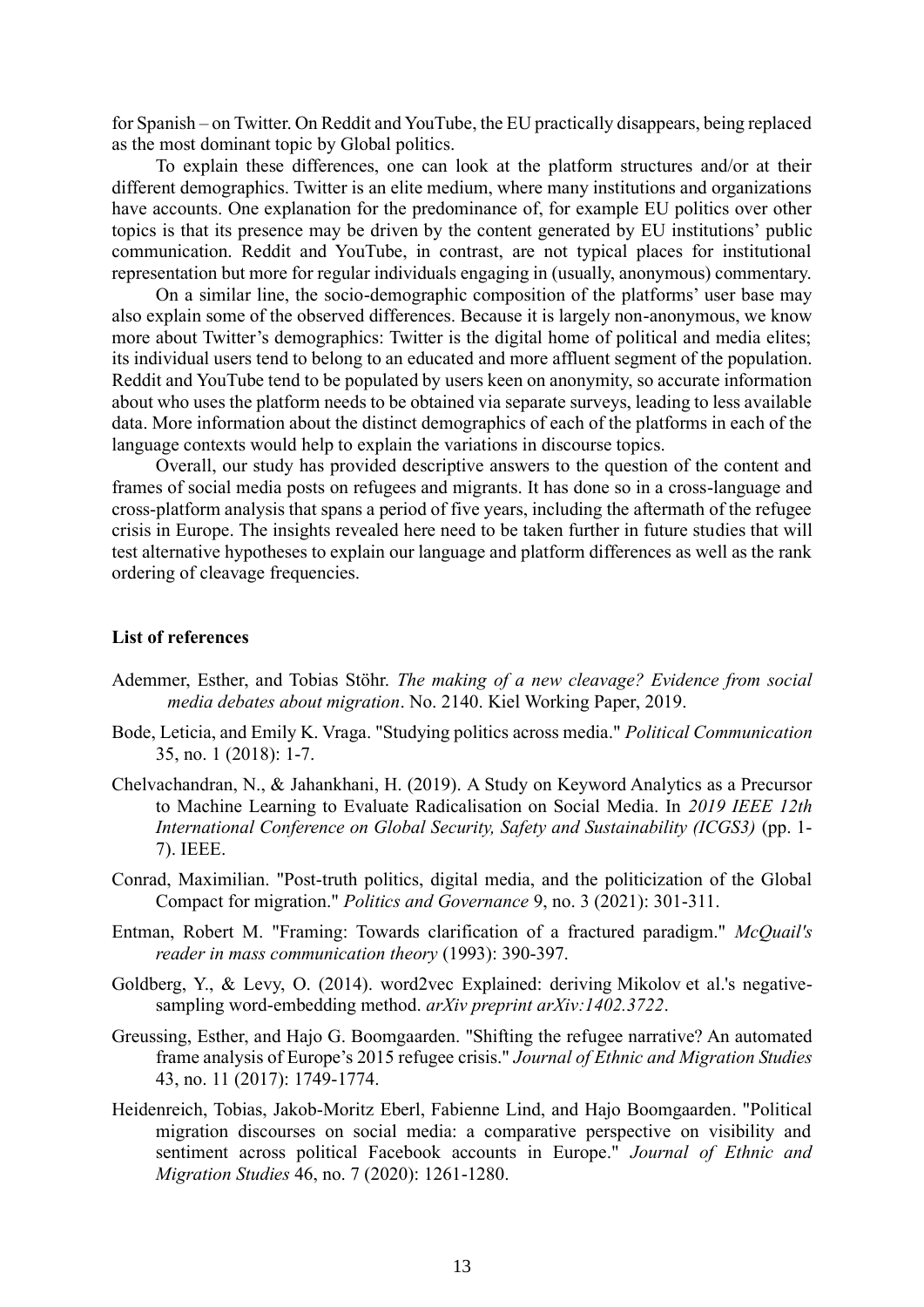- Hooghe, Liesbet, Gary Marks, and Carole J. Wilson. "Does left/right structure party positions on European integration?." *Comparative Political Studies* 35, no. 8 (2002): 965-989.
- Kriesi, Hanspeter, Ruud Koopmans, Jan Willem Duyvendak, and Marco G. Giugni. *New social movements in Western Europe: A comparative analysis*. Routledge, 2015.
- Krzyżanowski, Michał, Anna Triandafyllidou, and Ruth Wodak. "The mediatization and the politicization of the "refugee crisis" in Europe." *Journal of Immigrant & Refugee Studies* 16, no. 1-2 (2018): 1-14.
- Lawlor, Andrea, and Erin Tolley. "Deciding who's legitimate: News media framing of immigrants and refugees*." International Journal of Communication* 11 (2017): 25.
- Lecheler, Sophie, Jörg Matthes, and Hajo Boomgaarden. "Setting the agenda for research on media and migration: State-of-the-art and directions for future research." *Mass Communication and Society* 22, no. 6 (2019): 691-707.
- Lee, Ju-Sung, and Adina Nerghes. "Refugee or migrant crisis? Labels, perceived agency, and sentiment polarity in online discussions." *Social Media+ Society* 4, no. 3 (2018): 2056305118785638.
- Lind, F., Eberl, J. M., Heidenreich, T., & Boomgaarden, H. G. "When the Journey Is as Important as the Goal: A Roadmap to Multilingual Dictionary Construction." *International Journal of Communication* 13 (2019): 21.
- Lipset, Seymour Martin, and Stein Rokkan. *Cleavage structures, party systems, and voter alignments: an introduction*. Free Press, 1967.
- Rokkan, Stein. "Nation Building, Cleavage Formation and the Structuring of Mass Politics", *In Citizens, Elections, Parties*, edited by S. Rokkan, Oslo: Universitetsforlaget, 1970.
- Saldana, Johnny. *The coding manual for qualitative researchers.* London: SAGE Publications (2009).
- Sicakkan, Hakan G. "Trans-Europeanising public spaces in Europe." *Javnost -The Public* 19, no. 1 (2012): 5-26.
- Sicakkan, Hakan G. "European state building, top-down elite alliances and the national media." In *Integration, Diversity and the Making of a European Public Sphere*. Edward Elgar Publishing, 2016.
- Sicakkan, Hakan G. Conceptualizing the Right to International Protection: A Cleavage Theory Approach. PROTECT Deliverable no. D1.1. Bergen: PROTECT Consortium, 2021.
- Strömbäck, Jesper, Christine E. Meltzer, Jakob-Moritz Eberl, Christian Schemer, and Hajo G. Boomgaarden, eds. *Media and Public Attitudes Toward Migration in Europe: A Comparative Approach*. Routledge, 2021.
- Van der Brug, Wouter, Gianni D'Amato, Joost Berkhout, and Didier Ruedin. *A framework for studying the politicisation of immigration*. London: Routledge, 2015.
- Waldinger, Roger. "Immigration and the election of Donald Trump: Why the sociology of migration left us unprepared… and why we should not have been surprised." *Ethnic and Racial Studies* 41, no. 8 (2018): 1411-1426.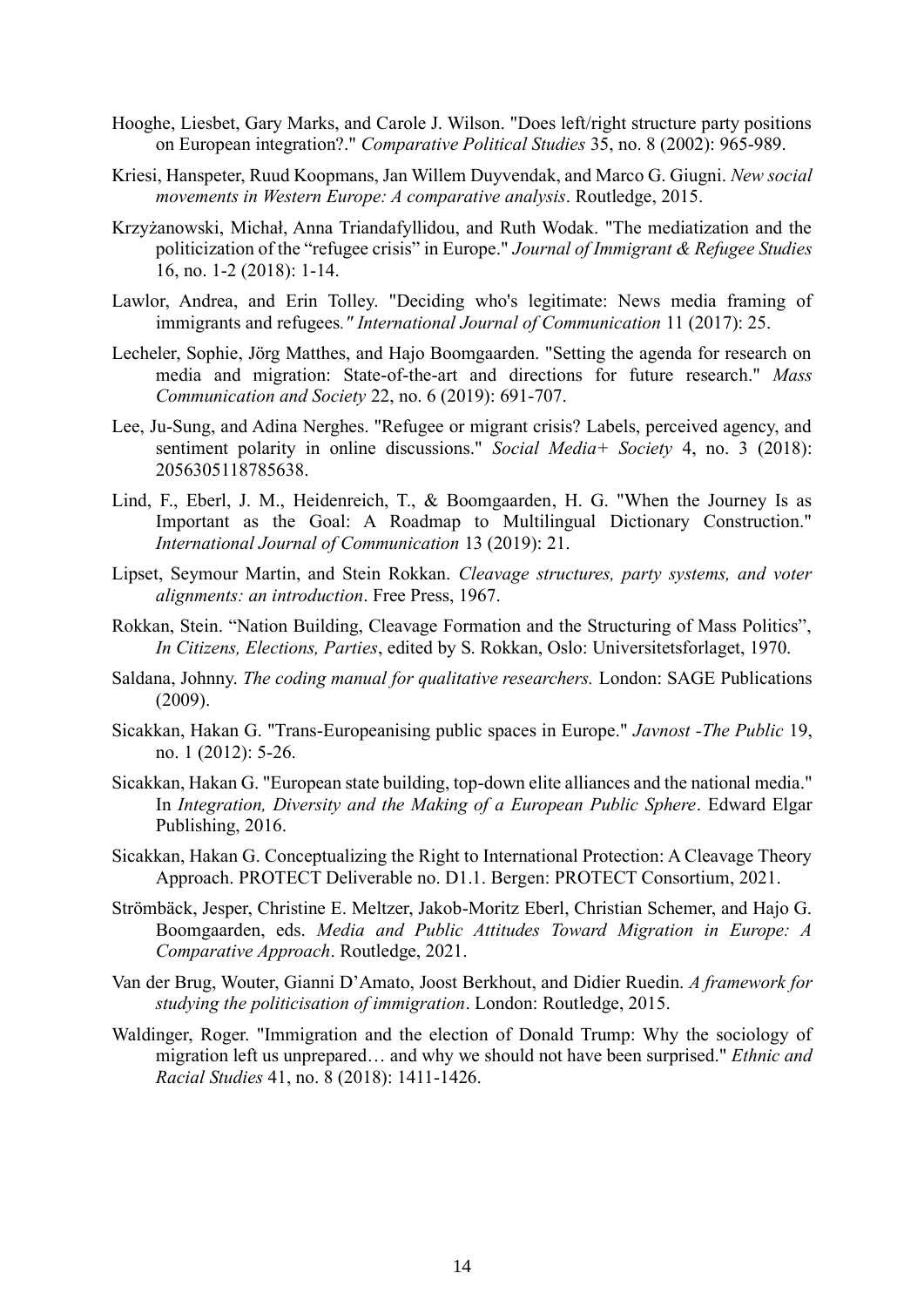## **Appendix**

# **Query**

These were the keywords used for the English query. Two constraints needed to be met in order for a post to be in our data: 1) The post had to include at least one of the migration keywords; 2) it had to include at least one of the EU or UN keywords within a 20-word distance from the migration keyword, or include EU or UN hashtags/urls. In the list below, keywords are written as regular expressions and only with lowercase letters to account for variations in terms of spelling, grammar, etc.

- Migration related keywords<sup>7</sup>: refugee\*, migra\*, immigra\*, asylum\*
- EU keywords:  $eu\{?s?\}$ ?,  $eu(\text{ropean})$ ? ?union\'?s?\'?, eu(ropean)? ?comm?iss?ion\'?s?\'?, eu(ropean)? ?parli?ament\'?s?\'?, eu(ropean)? ?cou?ncil\'?s?\'?, council ?of ?the ?eu(ropean)? ?(union)?\'?s?\'?, council ?of ?ministers?\'?, eu(ropean)? ?court ?(of justice)?(ofjustice)?\'?s?, ecj $\langle$ '?s?,frontex $\langle$ '?s?, easo $\langle$ '?s?, europol $\langle$ '?s?, eu-lisa $\langle$ '?s?, echo, eu echo, eurightsAgency, eulisa agency, eu commission, europarl en, eucourtpress, eurmigrforum, emnmigration
- EU urls: europa.eu, ec.europa.eu, frontex.europa.eu, easo.europa.eu, fra.europa.eu/en, europol.europa.eu, eulisa.europa.eu, euagencies.eu, consilium.europa.eu/en/europeancouncil/
- EU hashtags: #TheEU\*, #EU, #EuropeanUnion\*, #TheEuropeanUnion\*, #EuropeanCommission\*, #TheEuropeanCommission\*, #EuropeanComission\*, #TheEuropeanComission\*, #EuropeanCommision\*, #TheEuropeanCommision\*, #EUCommission\*, #FortressEurope\*, #Frontex\*, #EASO\*, #EURightsAgency\*, #Europol\*, #EULISA agency\*, #Europarl\*, #EuropeanParliament\*, #TheEuropeanParliament\*, #EUParliament\*, #EuropeanCourt\*, #EuropeanCourtofJustice\*, #EUCourtofJustice\*, #EUCouncil\*, #EuropeanCouncil\*, #TheEuropeanCouncil\*, #EurMigrForum\*, #EMNMigration\*
- UN keywords: (the)?united ?nations\'?, (the)?u\.?n\.\'?s?, (the)?global ?compact\'?s?, u ?n ?h ?c ?r\'?s, un(itednations)foundation\'?s, journal\_un\_onu, un\_photo, unfpa, unpol, unitednationsjo, unnniversity, undp, un\_cted, unvolunteers, unescap, unwebtv, unandageing, uninindia, unoosa, usambun, un\_bih, germanyun, unpeacekeeping, unfccc, unstats, usun, uncdf, un\_hrc, ungei, unesco\_mepp, unglobalpulse, unhabitat, unops, unctad, iom\_usa, undpkaz, unphilippines, un\_ukraine, wfp\_mena, unenvoysyria, ochaafg, uniccanberra, undpthailand, wfp\_europe, unicmanila, un\_ovra, unhcrcanberra
- UN urls: unfoundation.org, un.org, unric.org

## **Packages, libraries, and parameters used**

All analysis in this paper was performed with R 4.1.2. The packages *word2vec* and *quanteda* were used for the word2vec and key-word-in-context (kwic) analysis. For the word2vec models, 25-dimensional word vectors were used and a minimum word count of 5 was required for words to be considered in the model. As a robustness check, we ran separate analyses with  $+/-$  50% of the word2vec parameter values and found that results were very similar with different parametrization (i.e., cosine distances of word pairs to the migration related keywords were correlating with at least  $r = 0.9$ . For the kwic analysis, a word window of 3 around the

<sup>7</sup> The \* symbol is a placeholder for any continuation of a word.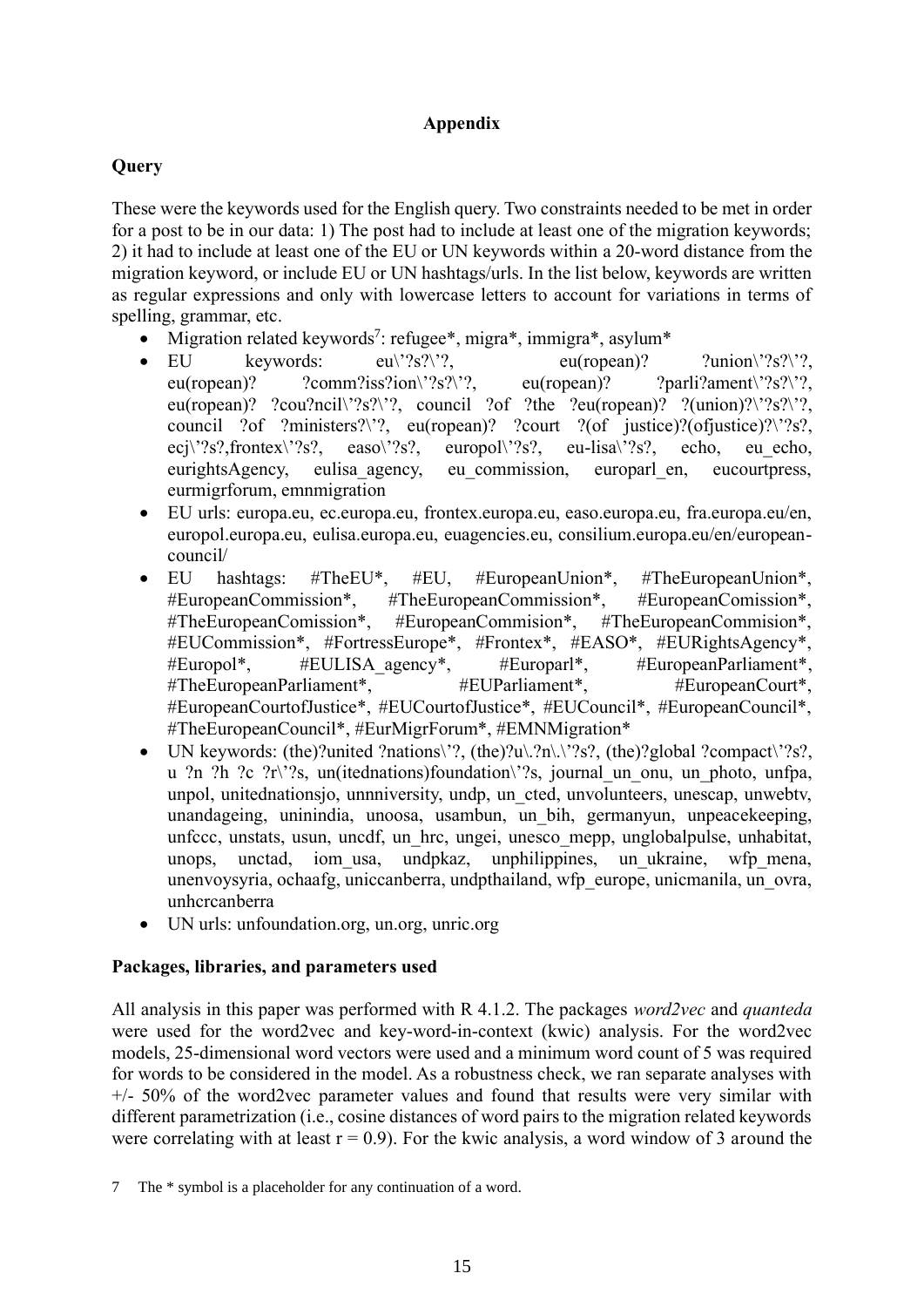migration related keywords was used (after deletion of stopwords) and to identify the most common bigrams around the migration related keywords that word-window was increased by 1.

Because we had to analyze different languages, a separate pre-processing pipelines was needed for each language. Stopword lists for English, German, Spanish, French Italian, Swedish, and Dutch were taken from the *snowball* package. Since that package did not provide reliable stopword lists for Danish and Polish, stopwords for those languages were taken from the *stopwords-iso* list in R. For all languages the text\_tokens function from the *corpus* package were used for stemming of words, except for Polish were such a stemmer was not available and words were thus processed in their raw form.

## **Failed dictionary approach**

Initially, we planned to analyze all posts using a dictionary method. The intent was to have a theory-derived list of words describing each of the 5 cleavage categories and then get a probability distribution per post corresponding to the percentage of words in the post matching the categories in the dictionary.

For this reason, and based on the Global Cleavage System (Sicakkan 2012, 2016), a dictionary was designed that contained per cleavage category the same number of words that best described the actors, content, and topics that we expected to be central in social media posts associated with the respective cleavage categories. Summarized, the theory-driven dictionarybased approach led to a number of problems that we could not solve and, hence, we went for the data-driven identification of descriptors as outlined in the main text. Hoping that others can learn from the problems we faced, we describe some of them here:

- 1. A fundamental problem was that language on social media is far less structured and formal than that found in traditional media. We also found that many social media posts heavily rely on quotes from other posts/media, making up a large part of the overall post. Often, these are then ridiculed and discussed with a sarcastic/ironic tone that simple dictionaries of the kind we intended to use cannot detect.
- 2. Since language was less formal on social media, theoretically meaningful distinctions between terms like "asylum seeker", "refugee", and "migrants" played hardly any role in the real discourse on social media. We, therefore, decided to instead use a bottom-up approach, starting from the language that is really used on social media and use our theoretical framework instead as a conceptual lens through which the used language is interpreted.
- 3. Social media posts are relatively short units of texts and as such dictionaries, even when containing hundreds of words, produce relatively few hits per posts. Any post classification based on a dictionary method is therefore extremely sensitive to the inor exclusion of individual words in the dictionary.
- 4. Individual words were hardly able to capture the more nuanced distinctions made in our theoretical framework. When trying to increase the specificity of terms by adding constraints (e.g., by specifying the context in which they needed to appear) this further reduced the number of matches between expressions in the dictionary and the posts (as discussed in point 3). Increasing the sophistication of our dictionary therefore made the classifications even more volatile.
- 5. Previous research has found that dictionary-based methods on multilingual data work best when the data is translated first and the dictionary in one language then is applied to all translated data (see Lind et al. (2019) for a similar dictionary-based approach applied to text from legacy media on the topic of migration). Due to the large amount of data, we were dealing with, posts would have to be machine translated. First, this is,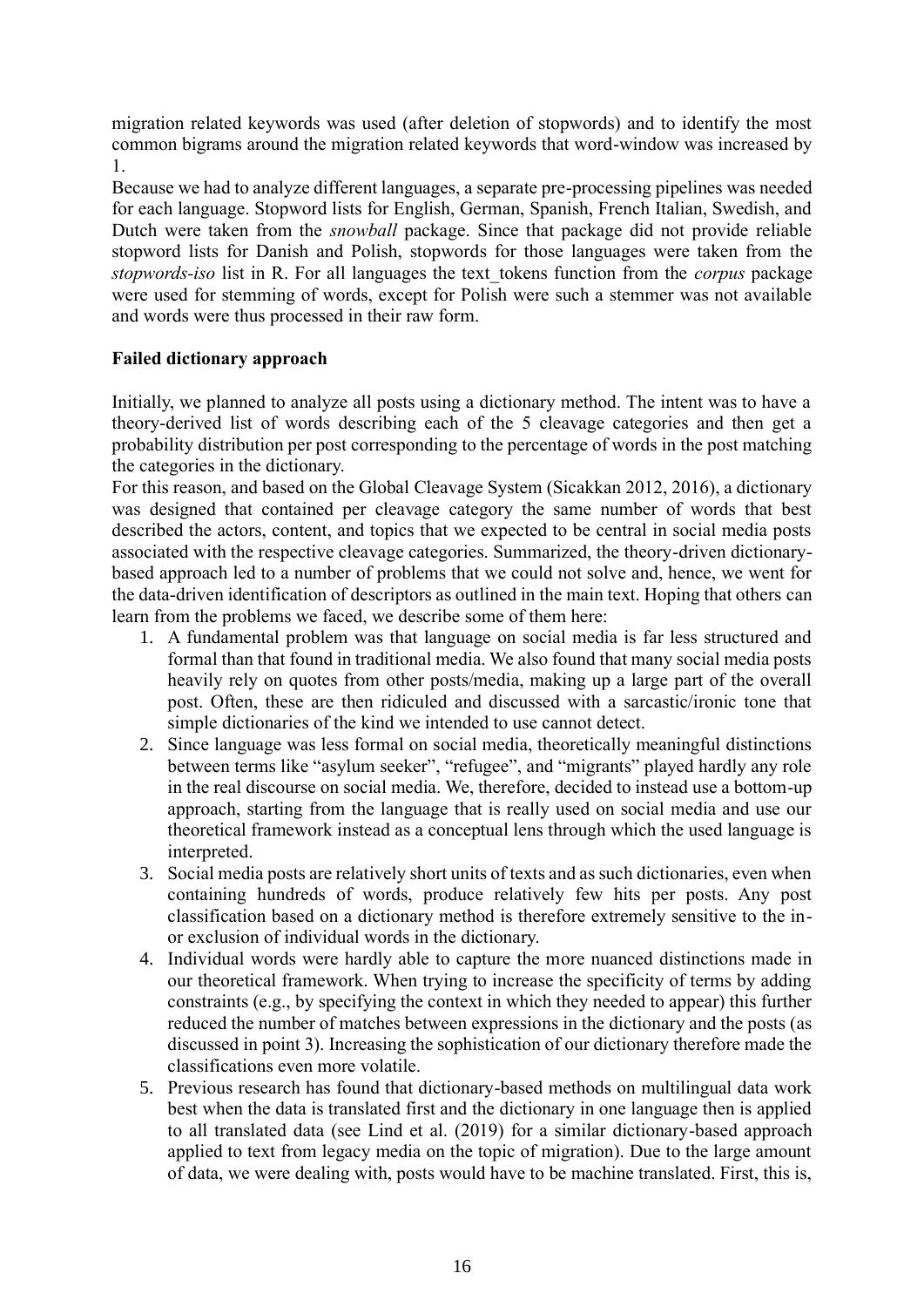as of 2021, still a very costly process (in our case more than \$10,000). Second, because we are dealing with social media posts where informal language is common and because we included small languages for which algorithms are often not optimized, we were worried about differences of algorithm performance across languages, potentially leading to a bias in our analysis.

#### **Actor distribution**

The query on which our data is based specified that besides words related to migration, a post needed to mention either a reference to an UN- or EU-related organization. The figure below provides an overview of how common mentions of these two types of organization where within the different languages analyzed in the main text. As discussed in the main text, mentions of UN-organizations were most common within Spanish and English.



**Fig. A1. Distribution of EU- and UN-related keywords in posts across the analyzed languages.**

# **Topics**

Below we provide an overview of the nine most commonly identified topics across languages. Per topic, we show a (not exhaustive) list of descriptors/bigrams commonly associated with each topic. Note, although the list presented here includes only English terms, in our analysis, topics were identified separately per language and by (near) native speakers of each language familiar with the specific discourse on migration within a language.

Crime & violence: plunder, gang, violence, rape, crime

Economy & job-market: wage, skill, labor market, tax, billions

EU politics: EU organizations, Schengen, Dublin agreement, European countries

Global politics: refugee/migration accord/convention, UN organizations, resettlement, international

Humanitarian & compassionate: escape, persecution, protection, vulnerable